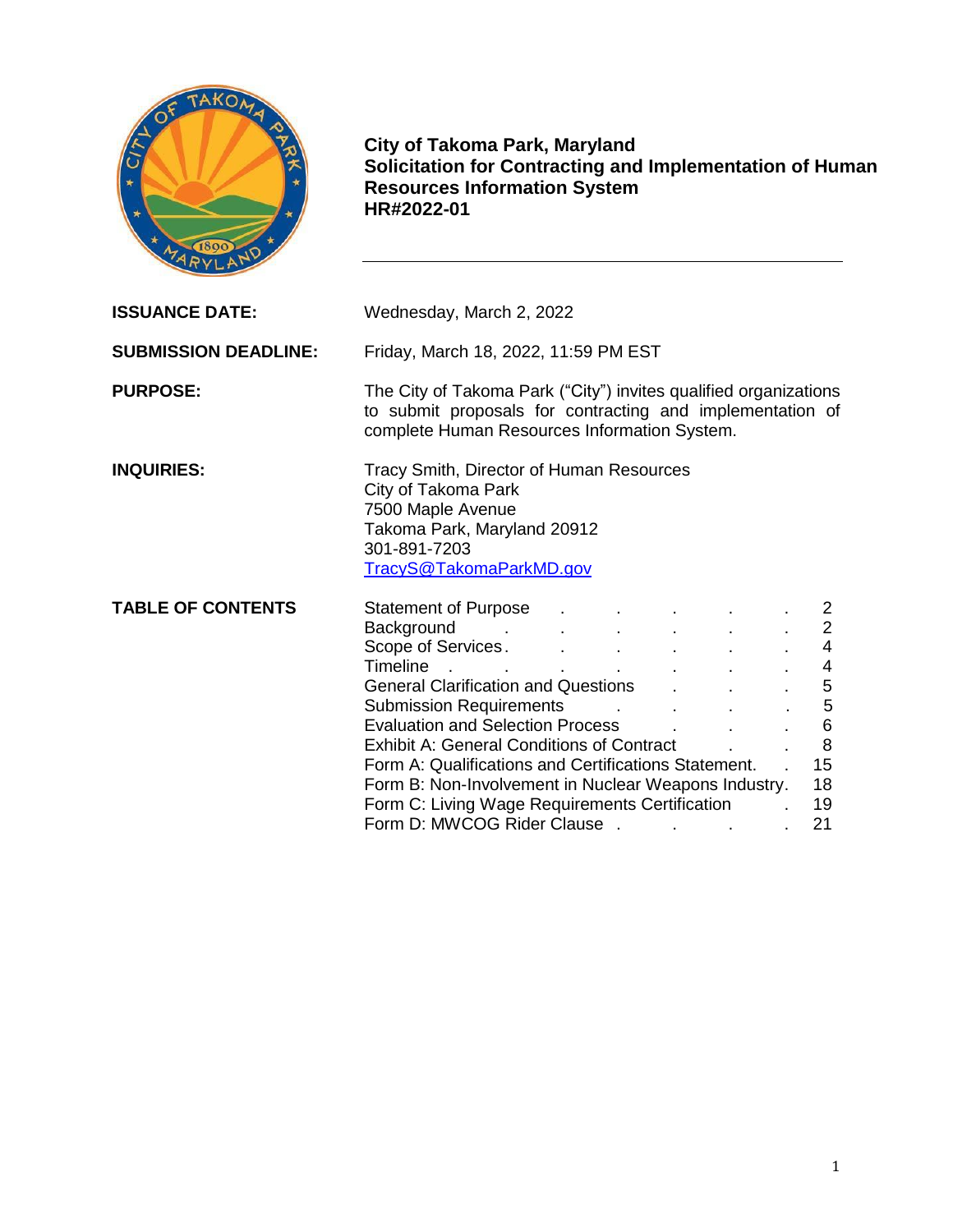### **CITY OF TAKOMA PARK MARYLAND Solicitation for a complete Human Resources Information System**

### **STATEMENT OF PURPOSE**

The City of Takoma Park ("City") invites qualified vendors ("Vendors") to submit proposals to contract for the implementation, ongoing support, and maintenance of a Human Resources Information System (HRIS) software system. The successful HRIS system will cover all key areas of full-cycle Human Resources services.

### **BACKGROUND OF ORGANIZATION**

The City of Takoma Park is located in the southern part of Montgomery County, Maryland, and borders Washington, D.C. The City, which is about 2.4 square miles in size, is primarily residential in character and has a population of 17,672. The city's population is diverse with a majority of residents being people of color: 32.95% Black or African American, 11.61% Hispanic or Latinx, 5.29% Asian, 46.33% white, and 3.82% other.

Since 1989, the City has operated under a Council-Manager form of government. The current City Council Priorities are:

- 1. Mitigate the impact of COVID-19 on the Community and City Operations;
- 2. A Livable Community for All;
- 3. Fiscally Sustainable Government;
- 4. Environmentally Sustainable Community;
- 5. Engaged, Responsive, Service-Oriented Government;
- 6. Community Development for an Improved & Equitable Quality of Life.

The City of Takoma Park offers a full range of municipal services. These services are carried out by our approximately 220 full-time, part-time, and seasonal staff, some of which are represented by AFSCME or UFCW unions. City departments include: City Manager's Office, Finance, Information Technology, Human Resources, City Clerks' Office, Police, Public Works, Recreation, Housing & Community Development, and the Library.

Details of departmental makeup can be found in the departmental information within the City's annual budget document, found [here.](https://documents.takomaparkmd.gov/government/finance/budgets-and-financial-documents/proposed-budget/FY22_Proposed_Budget.pdf)

The Human Resources department completes full life-cycle services for its employees, including: recruiting, onboarding, payroll, benefits administration, performance management oversight, budgeting, and more. Currently, HR processes are split between Kronos, Tyler, SuccessFactors systems, and manual processes, as described below.

It is the expectation that the system implemented from this RFP will wholly incorporate all HR functions, and that the HRIS system will replace, in part or whole, the systems currently being used.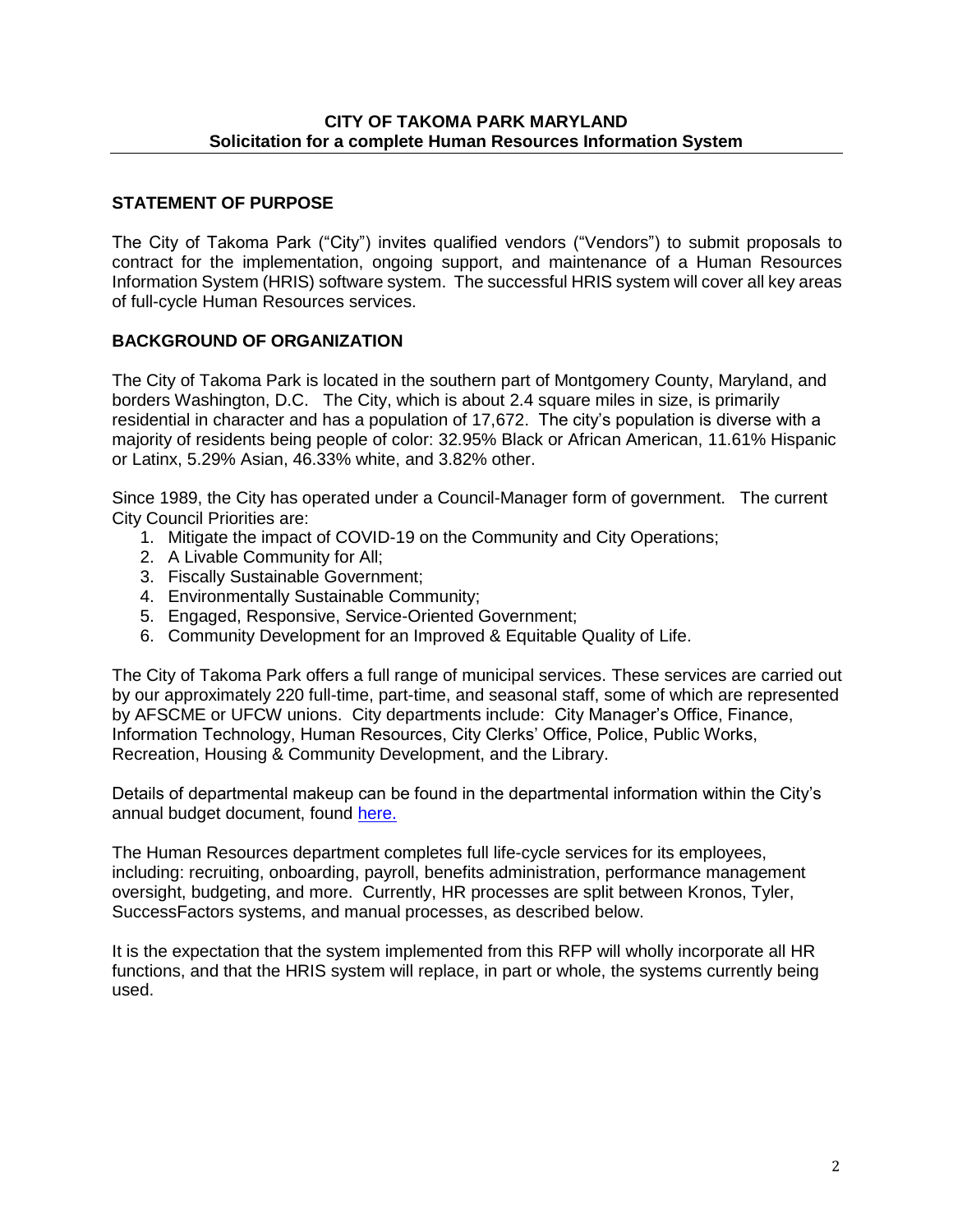| <b>Process</b>                           | <b>Desciption</b>                                                                                                                                                         | <b>Current System or Practice</b>                                                                                                    |
|------------------------------------------|---------------------------------------------------------------------------------------------------------------------------------------------------------------------------|--------------------------------------------------------------------------------------------------------------------------------------|
|                                          |                                                                                                                                                                           |                                                                                                                                      |
| Recruiting and Applicant Tracking        | Vacancy requisition, candidate application,<br>screening, interview document storage                                                                                      | <b>SuccessFactors</b>                                                                                                                |
|                                          |                                                                                                                                                                           |                                                                                                                                      |
| Onboarding                               | New employee paperwork, training, orientation                                                                                                                             | Manual                                                                                                                               |
| Core HR data                             | Employee data storage and reporting                                                                                                                                       | Manual - majority paper documents, some<br>recent electronic files                                                                   |
| Employee self-service                    | Ability for employees to make personal changes or<br>view past paystubs, tax forms, training, etc                                                                         | Manual employee changes; some capability for<br>employees to view past tax forms or paystubs<br>but majority of employees do not use |
|                                          |                                                                                                                                                                           |                                                                                                                                      |
| <b>Personnel Action Forms</b>            | Completion of documents for employer-initiated<br>changes to position, wage, etc                                                                                          | Manual paper documents                                                                                                               |
|                                          |                                                                                                                                                                           |                                                                                                                                      |
| Time and Attendance                      | Record hours of pay, leave requests and leave<br>used                                                                                                                     | Kronos                                                                                                                               |
|                                          | Tracking of standard leave, FMLA, or other leave                                                                                                                          | Kronos for regular leave types, manual process                                                                                       |
| Leave Management                         | types                                                                                                                                                                     | for FMLA                                                                                                                             |
| Paryoll, deductions, taxes               | Gross to net calculations for pay, paycheck<br>creation, dedutions, tax processing, tax filing to<br>government agencies                                                  | Kronos upload to Tyler, some manual<br>calculations, manual process for submitting<br>checks for some deductions or taxes            |
| Benefits administration                  | Plan set-up, online open enrollment, capture of<br>beneficiary data, data transfer via integration with<br>outside benefit vendors                                        | Manual processes and data entry                                                                                                      |
|                                          |                                                                                                                                                                           |                                                                                                                                      |
| <b>ACA</b> compliance                    | Determine benefit eligibility status and fulfillment of<br>IRS reporting requirements                                                                                     | Manual                                                                                                                               |
|                                          | Monitor review completion and track ratings of                                                                                                                            |                                                                                                                                      |
| Performance management                   | reviews                                                                                                                                                                   | SuccessFactors and manual processes                                                                                                  |
| Position and Compensation<br>management  | Tracking of positions for historical modeling and<br>employee placement; Pay modeling, banding,<br>forecasting, benchmarking, pay ranges, total<br>compenstaion reporting | No historical position tracking; Compensation<br>analysis is a manual process with aid of Kronos<br>and Tyler reporting              |
| Reporting                                | Standard and personalized report capabilities for<br>all metrics and data                                                                                                 | Individual reports within Kronos or Tyler, but<br>many manual reports created                                                        |
| Training and professional<br>development | Training program library, with individualized and<br>general courses available                                                                                            | Individual training classes completed by outside<br>vendors                                                                          |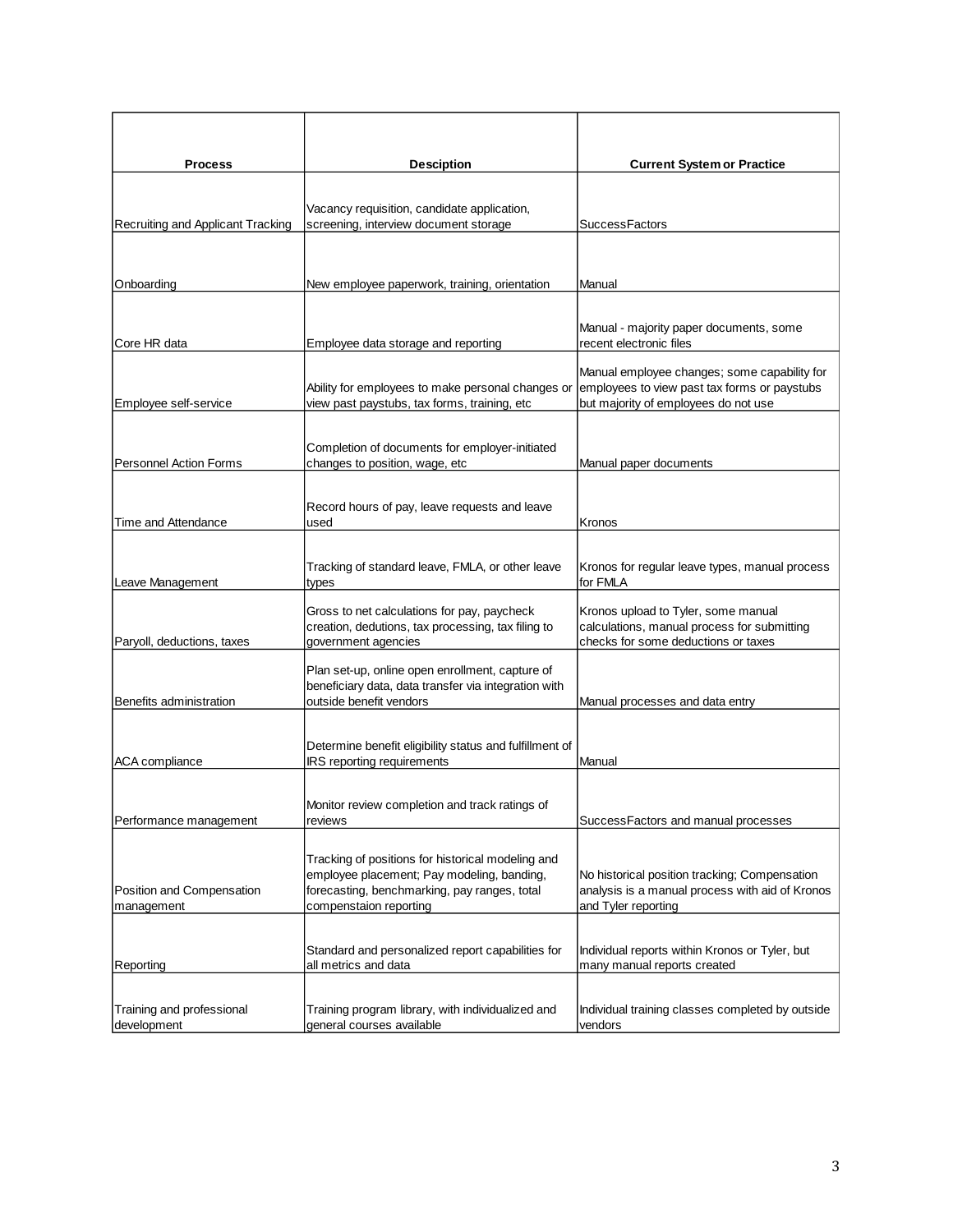### **SCOPE OF SERVICES**

The City of Takoma Park is soliciting proposals from experienced HRIS Vendors to provide a single, robust, integrated enterprise HRIS system solution. Complete implementation will include procurement of the system, structured recommendations and platform building, implementation and training, migration of current and historical data, and ongoing support and maintenance.

Work Functions to be considered for the HRIS system modules are listed below. Please describe in detail the breadth of your system capabilities for:

- 1. Recruiting;
- 2. Onboarding, pre-employment documents and orientation;
- 3. Employee Self Service;
- 4. Manager Self Service, including Personnel Action Forms;
- 5. Time and Attendance, including leave management;
- 6. Payroll, including computation, deductions, and tax services;
- 7. General ledger upload;
- 8. Benefits administration and ACA compliance;
- 9. Performance management;
- 10. Compensation management and budgeting;
- 11. Reporting;
- 12. Position management;
- 13. Training and professional development
- 14. Intradepartmental and City-wide communication.

In the event that a payroll module is not included in the proposal, vendors should include the process and costs to interface the HRIS system to the Tyler financial system.

The Vendor shall provide services consisting of, but not limited to, the following tasks:

- 1. Attend an initial meeting with various City representatives to provide initial module demos, and introduce key personnel dedicated to the City contract;
- 2. Create an implementation timeline;
- 3. Assist in configuration or customization for implementation;
- 4. Plan and assist with data migration;
- 5. Complete implementation and train all City staff on all selected modules;
- 6. Continue ongoing service and maintenance beyond initial implementation.

#### **TIMELINE**

This timeline includes assumptions which may need to be adjusted due to alternative City projects, implementation variables, or other factors. It is possible that some modules could be implemented ahead of a full-scale rollout, as needed.

- RFP Open: Wednesday, March 2, 2022
- RFP Close: Friday, March 18, 2022 11:59 PM EST
- Proposal Review including vendor demos if required: beginning March 21, 2022
- Selected Firm announcement: To be determined expected to be mid-March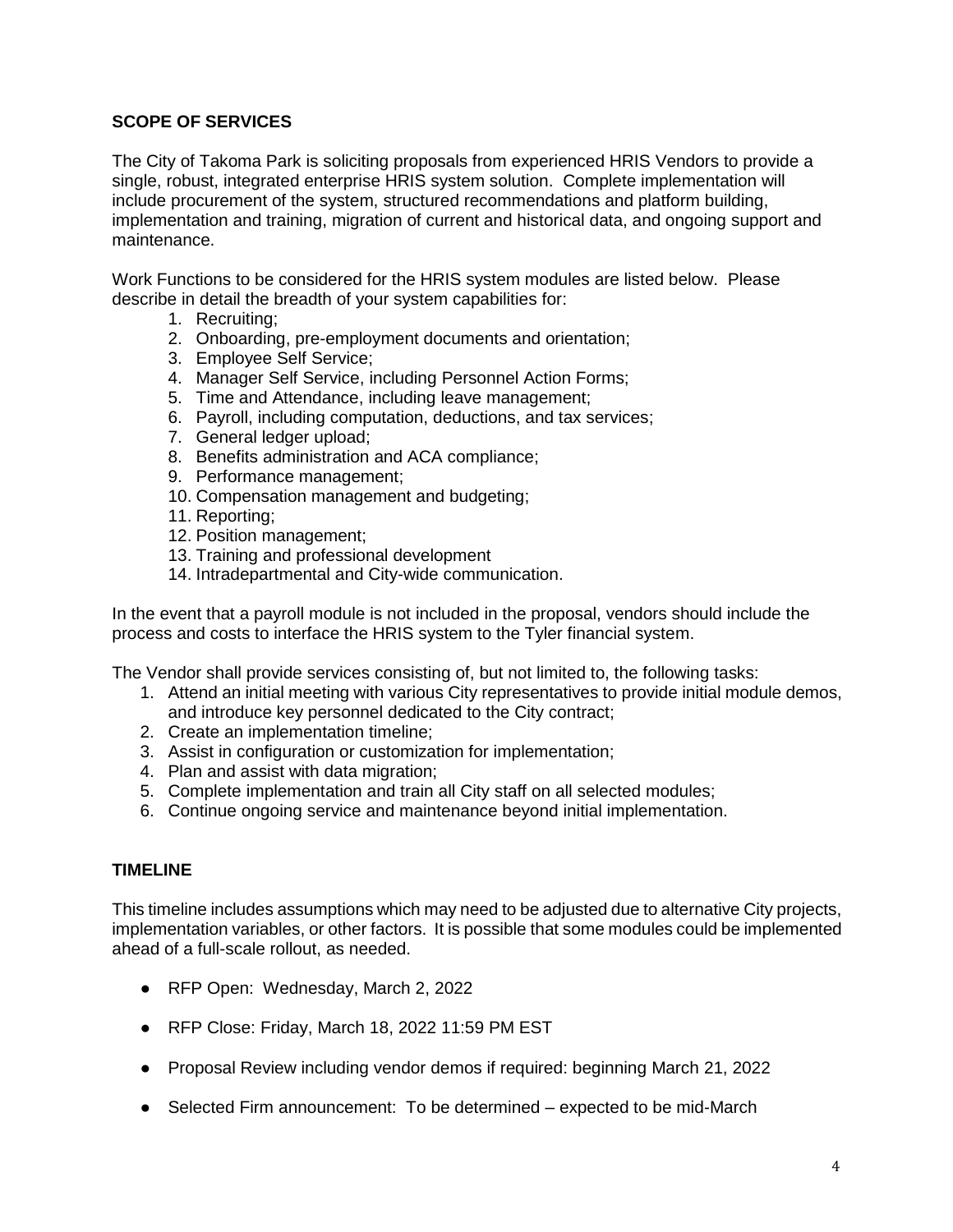## **GENERAL CLARIFICAITON AND QUESTIONS**

General clarifications and questions related to this RFP may be submitted in writing and emailed to [TracyS@TakomaParkMD.gov.](mailto:TracyS@TakomaParkMD.gov) Please include "RFP - HRIS clarification" in the subject line of the email. All questions will be answered via email.

### **SUBMISSION INFORMATION AND DEADLINE**

The Deadline for submission of proposal is: 11:59 PM EST on Friday, March 18, 2022.

Proposals must be submitted electronically to [TracyS@TakomaParkMD.gov](mailto:TracyS@TakomaParkMD.gov) . The email subject line shall read "RFP - HRIS" with all submission requirement documents attached as a single PDF. All extension requests will be denied. All submittals received after the closing date and time will not be entered into the review and selection process.

A confirmation email will be sent to all applicants by Friday, March 18, 2022. If no confirmation is received within that time, please contact Tracy Smith at 301-891-7203, or via email at [TracyS@TakomaParkMD.gov](mailto:TracyS@TakomaParkMD.gov) to confirm that the submission was received.

### **SUBMISSION REQUIREMENTS**

Submissions must include the following information to be considered complete. Firms are encouraged to be thorough, yet concise.

#### 1. Letter of Interest

A general statement of why the Vendor is interested in contracting with the City on this system. The letter should include certification that the proposal and price will remain in effect for ninety (90) days after the proposal date.

#### 2. Product or Service Description

A narrative description of the system modules to be provided to the City, as well as the Firm's approach for implementation of modules. The description of services should include initial implementation and ongoing support and maintenance service. A list of other services or additional work hours that may be provided at additional cost may be included.

Technical aspects, capabilities, features, and options should be included. Specific explanation of technological safety should be given, including an explanation of the SAAS and cloud storage services used.

#### 3. Project schedule or delivery timeline

Vendors should include a tentative timeline for implementation of the system.

#### 4. Ability to Represent Takoma Park

Firms should be able to represent the City of Takoma Park on issues of importance to the City without significant conflicts of interest related to the firms' other clients. Identify any conflicts of interest or potential conflicts with other clients of the firm.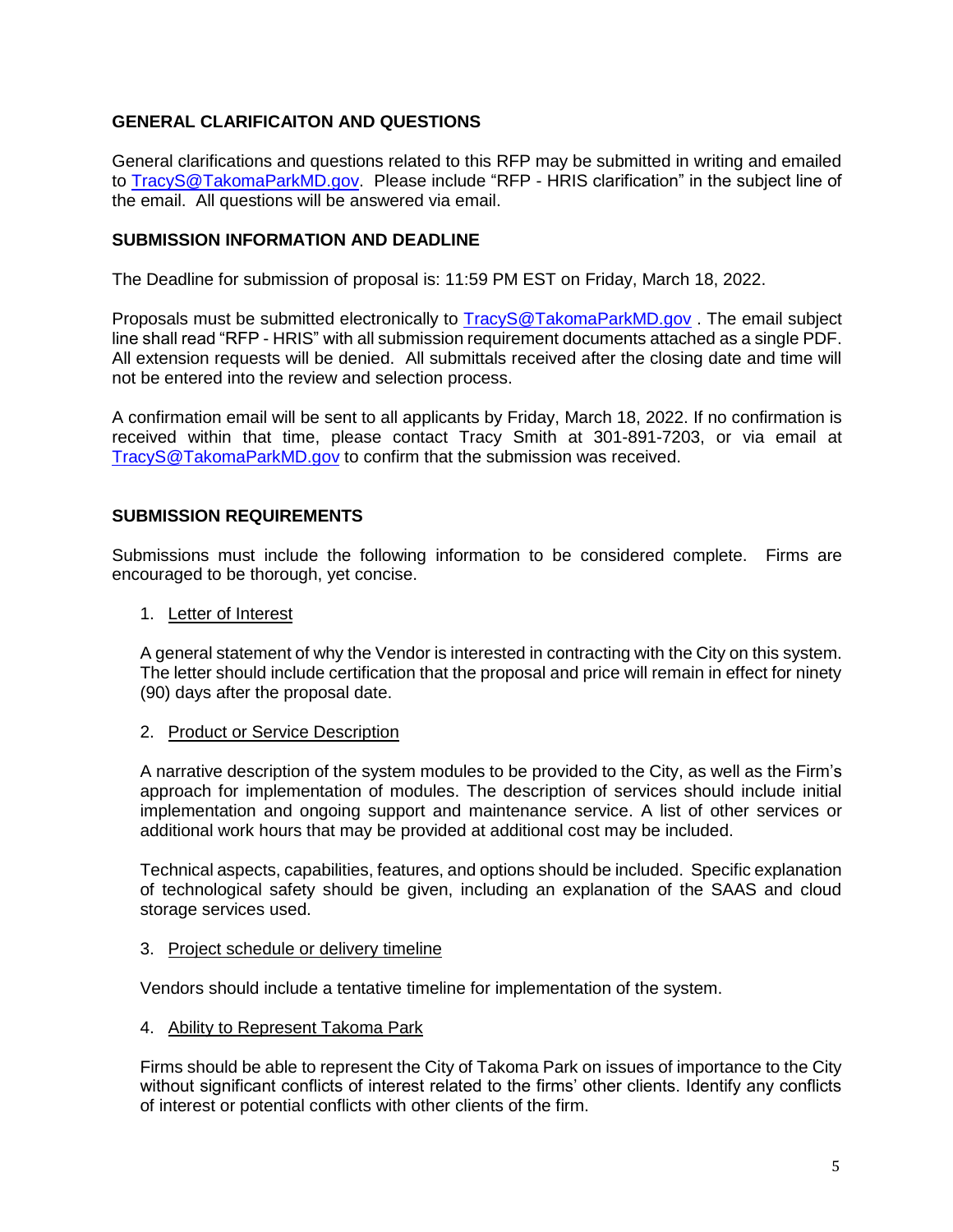### 5. Qualifications and Experience

Business establishment – Specify the history of the Vendor's business, including mergers or acquisitions, or changes in owners or principal partners.

Project team – Identify members of the proposed team, including team members and management, who will be providing services throughout the implementation and during ongoing support of the system. This should include the role each person will play as well as applicable experience in similar implementations.

Project related experience - Please include a listing of current and past clients from the last five (5) years for which similar systems have been implemented.

### 6. References

Please provide at least three references of clients for whom similar HRIS system implementations were provided, including a description of work completed, dates of service, and contact information.

#### 7. Price Proposal

Provide details of the cost for the proposal, including:

- a. Pricing while reflects the full scope of services in total;
- b. Itemized pricing for individual modules or module segments, training, implementation, migration, and other items in scope of service;
- c. All non-labor costs expected, including travel or other incidentals.
- 9. Required Certifications

The following certifications must be submitted with the proposal:

- a. Form A: Qualification and Certification Statement;
- b. Form B: Certification of Non-Involvement in the Nuclear Weapons Industry;
- c. Form C: Living Wage Requirements Certification;

### **EVALUATION AND SELECTION PROCESS**

A contract award will be made on the basis of a recommendation made by an evaluation panel comprised of City staff, and authorized by formal action of the Takoma Park City Council. The evaluation panel may request an interview and demo with any or all responders to this RFP before making a recommendation.

Proposals will be evaluated based on the following criteria:

- a. Experience and qualifications of the Firm;
- b. Responsiveness and understanding of the scope of services;
- c. Prior experience working with local governments;
- d. Qualifications and experience;
- e. Cost.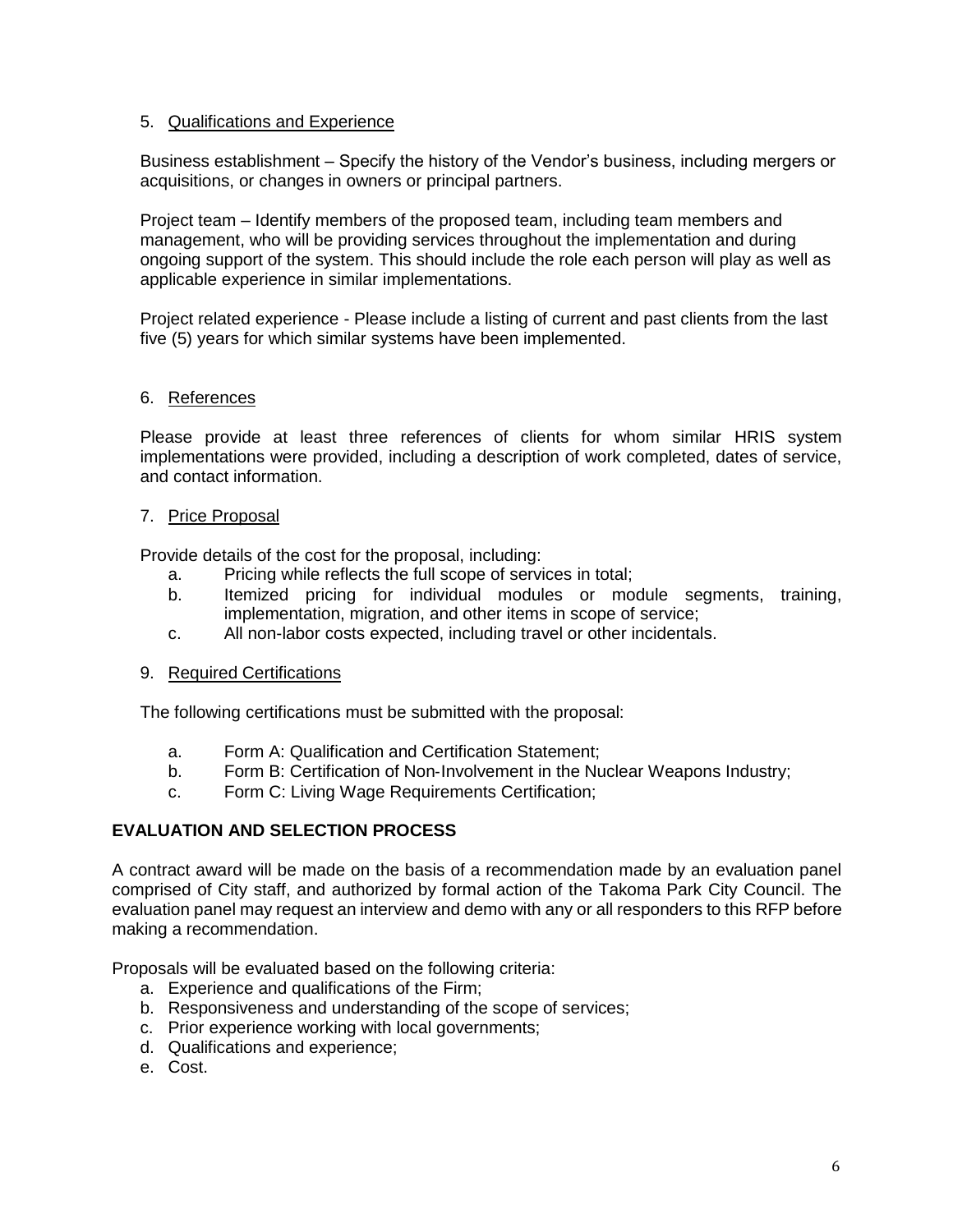The City reserves the right to execute any of the following options:

- Issue no contract award for any of the services described within this RFP;
- Award all services to one vendor;
- Issue contract awards for any combination of services and vendor.

#### Rejection of Submissions

The City of Takoma Park has the right, in its sole and absolute discretion, to reject any and all proposals in the best interests of the City, to accept or reject any part of any proposal, to select the proposal deemed most advantageous to the City, to waive any technical or formal defect therein, and to elect not to proceed with the process set forth in this RFP.

The City is not obligated to accept the lowest price or most technologically advanced proposal. The City may request demonstrative presentations from a list of vendors, or request clarifying information from any or all bidders. However, the City reserves the right to make an award without further information from submitted proposals.

Only submissions that comply with all the objectives, provisions, and requirements of this solicitation will be considered for review. The City will determine, in its sole discretion, whether an individual submission is responsive. The decision of the City of Takoma Park is final. Submissions deemed "Non-Responsive" will not be considered for selection.

Any attempt by a Firm to influence a member of staff regarding this RFP may result in the immediate disqualification of the Firm and the rejection of their proposal.

#### Duration of Prices

The price proposal submitted is irrevocable for a period of ninety (90) days from the proposal due date.

#### Acceptance of Terms and Conditions

By submitting a proposal, Firms accept the terms and conditions set forth in this RFP.

#### Procurement Law

This RFP and any contract entered into as a result of this RFP are governed by the *Takoma Park Code,* Title 7, Division 1 (Purchasing).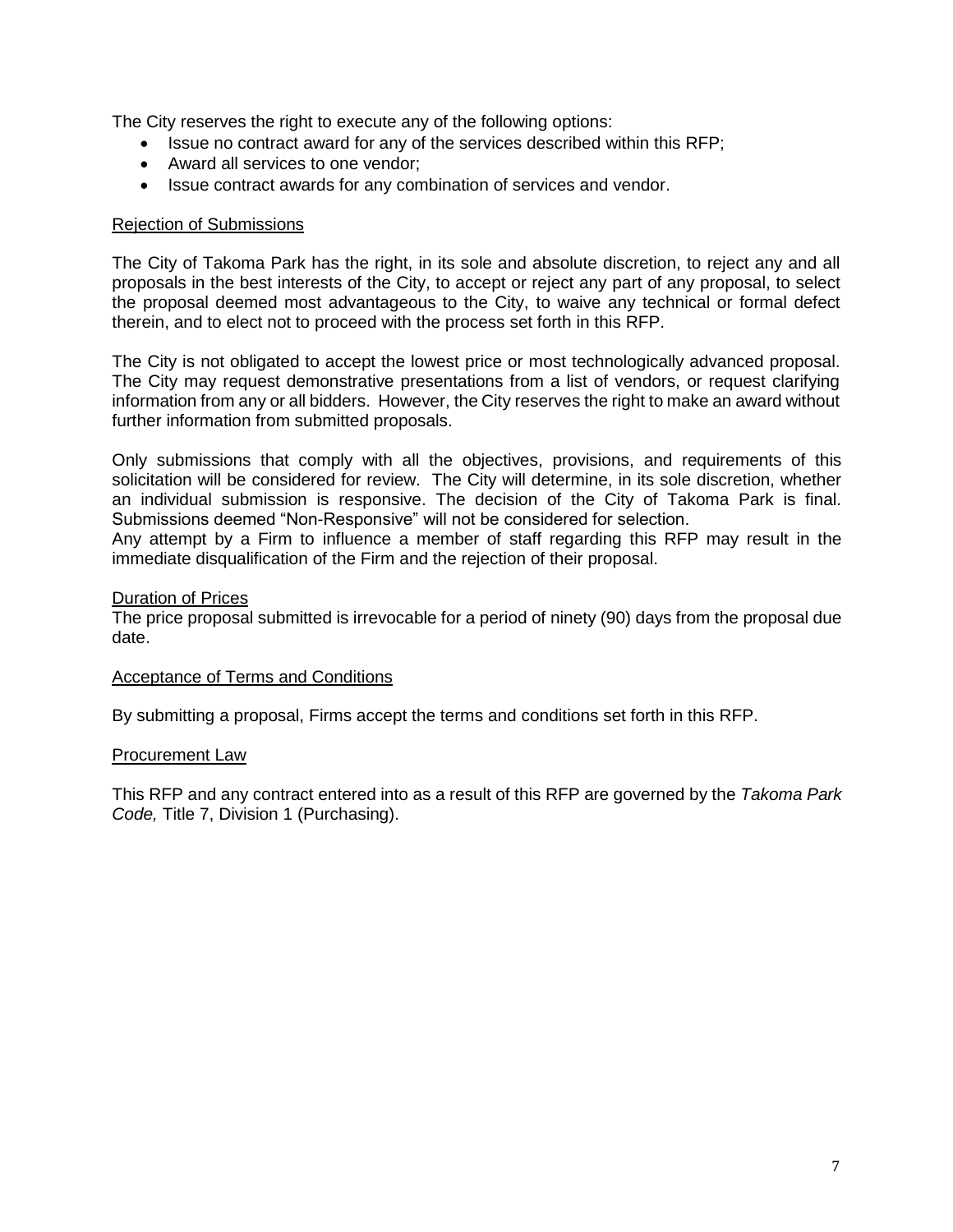### CITY OF TAKOMA PARK, MARYLAND GENERAL CONDITIONS OF CONTRACT

## 1. ACCOUNTING SYSTEM AND AUDIT, ACCURATE INFORMATION

The contractor certifies that all information the contractor has provided or will provide to the City is true and correct and can be relied upon by the City in awarding, modifying, making payments, or taking any other action with respect to this contract including resolving claims and disputes. Any false or misleading information is a ground for the City to terminate this contract for cause and to pursue any other appropriate remedy. The contractor certifies that the contractor's accounting system conforms with generally accepted accounting principles, is sufficient to comply with the contract's budgetary and financial obligations, and is sufficient to produce reliable financial information.

The City may examine the contractor's and any first-tier subcontractor's records to determine and verify compliance with the contract and to resolve or decide any claim or dispute arising under this contract. The contractor and any first-tier subcontractor must grant the City access to these records at all reasonable times during the contract term and for 3 years after final payment. If the contract is supported to any extent with federal or state funds, the appropriate federal or state authorities may also examine these records. The contractor must include the preceding language of this paragraph in all first-tier subcontracts.

## 2. CHANGES

Within the general scope of the contract work, the City may unilaterally change the work, materials and services to be performed. The change must be in writing and within the general scope of the contract. In such cases, the contract will be modified to reflect any time or money adjustment the contractor is entitled to receive. The contractor shall not proceed with these changes (either additions or deletions) without a Change Order or Contract Amendment being signed by both the City and the contractor and the Order or Amendment stating, as applicable, the change in the work and an estimate of the time and/or cost involved in the change. Any claim of the contractor for an adjustment in time or money due to change must be made in writing within 30 days from the date the City notified the contractor of the change, or the claim is waived. Any failure to agree upon a time or money adjustment must be resolved under the "Disputes" articles of these General Conditions. The contractor must proceed with the prosecution of the work as changed, even if there is an unresolved claim. No charge for any extra work, time or material will be allowed, except as provided in this section.

### 3. CONTRACT ADMINISTRATION

A. The contract administrator is the City's representative for purposes of the contract and is authorized to:

- 1) serve as liaison between the City and the contractor;
- 2) give direction to the contractor to ensure satisfactory and complete performance;
- 3) monitor and inspect the contractor's performance to ensure acceptable timeliness and quality;
- 4) serve as records custodian for this contract, including wage and prevailing wage requirements; 5) accept or reject the contractor's performance;
- 
- 6) furnish timely written notice of the contractor's performance failures to the City Council, City Manager, and/or City Attorney, as appropriate;
- 7) approve or reject invoices for payment;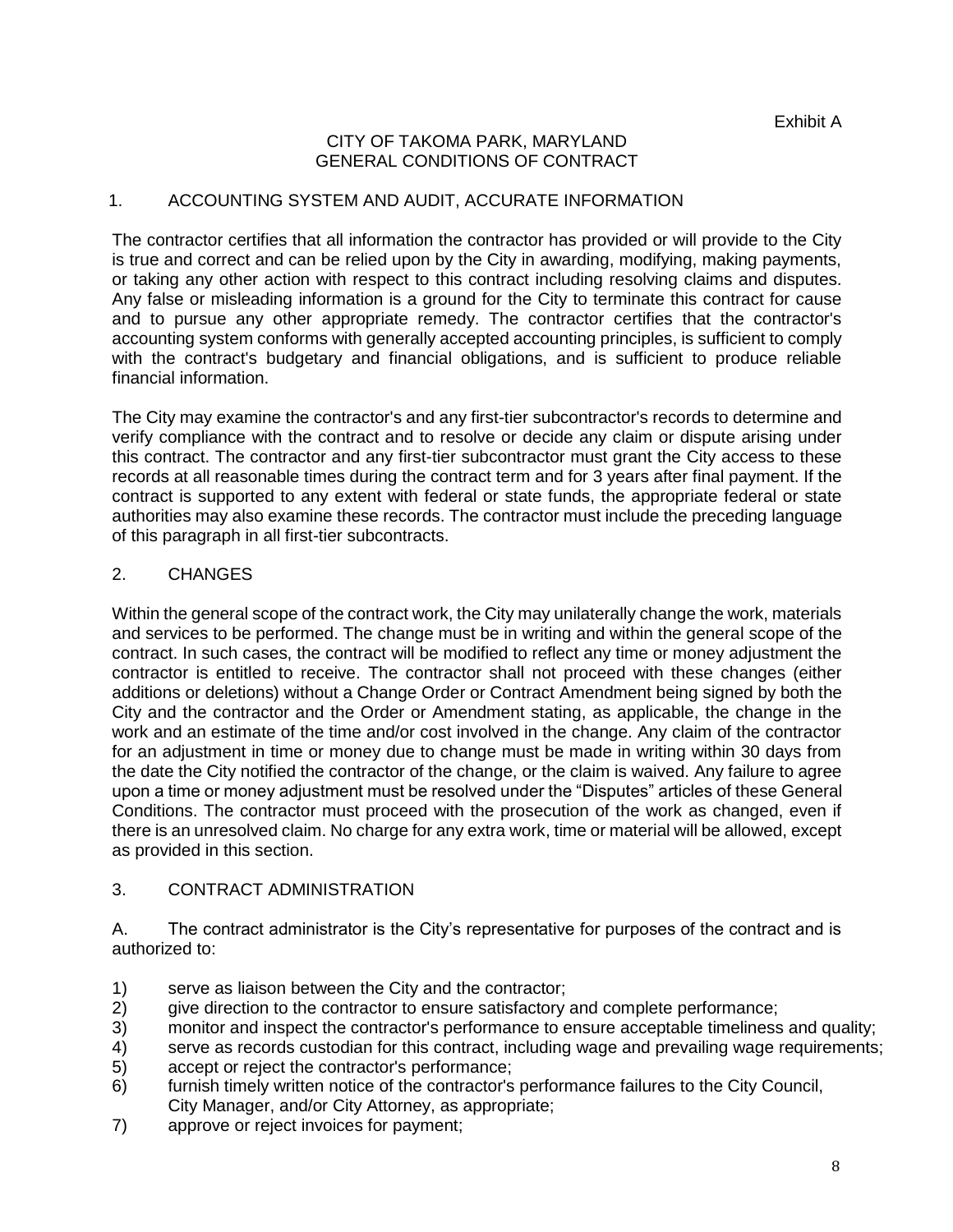- 8) recommend contract modifications or terminations; and
- 9) issue notices to proceed and task and purchase orders.

B. The contract administrator is not authorized to make determinations (as opposed to recommendations) that alter, modify, terminate or cancel the contract, interpret ambiguities in contract language, or waive the City's contractual rights.

## 4. DISPUTES

A. Any dispute arising under this contract which is not resolved by an agreement between the parties shall be decided by the City Manager, after reasonable opportunity is provided for all parties to provide written documentation supporting their position. Pending final resolution of a dispute, except for a termination of this contract by the City, contractor must proceed diligently with contract performance. A claim must be in writing, for specific relief, or for a sum certain if the claim is for money, and any requested money or other relief must be fully supported by all relevant calculations, including cost and pricing information, records, and other information.

B. A decision by the City Manager or his or her designee under the disputes procedure set forth in these General Conditions shall be a condition precedent to suit being filed by any party. For purposes of any litigation involving this Contract, exclusive venue and jurisdiction shall be in the Circuit Court for Montgomery County, Maryland or in the District Court of Maryland for Montgomery County. Both parties waive trial by jury in any action on all matters arising out of this Contract.

### 5. DOCUMENTS, MATERIALS AND DATA

All documents materials or data developed as a result of this contract are the City's property. The City has the right to use and reproduce any documents, materials, and data used in the performance of, or developed as a result of, this contract. The City may use this information for its own purposes, including reporting to state and federal agencies. The contractor warrants that it has title to or right of use of all documents, materials or data used or developed in connection with this contract.

### 6. DURATION OF OBLIGATION

The contractor agrees that all of contractor's obligations and warranties survive the completion of performance, termination for default, termination for convenience, or termination by mutual consent of the contract.

### 8. GUARANTEE

A. Contractor guarantees for one year from acceptance, or for a longer period that is otherwise expressly stated in the City's Request for Proposals or other written solicitation, all goods, services, and construction offered, including those used in the course of providing the goods, services, and/or construction. This includes a guarantee that all products offered (or used in the installation of those products) carry a guarantee against any and all defects for a minimum period of one year from acceptance, or for a longer period stated in the City's written solicitation. The contractor must correct any and all defects in material and/or workmanship that may appear during the guarantee period, or any defects that occur within one (1) year of acceptance even if discovered more than one (1) year after acceptance, by repairing, (or replacing with new items or new materials, if necessary) any such defect at no cost to the City and to the City's satisfaction.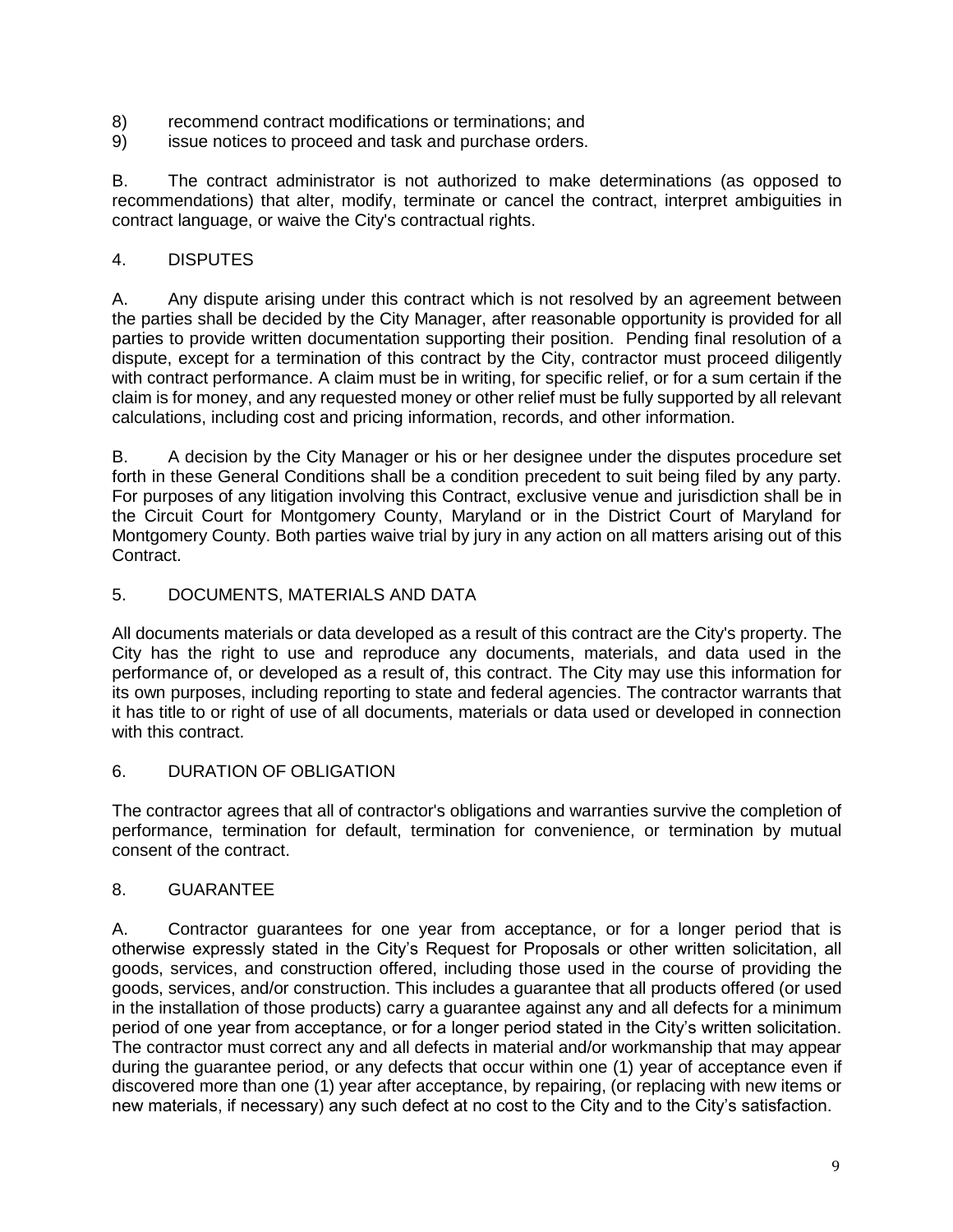B. Should a manufacturer's or service provider's warranty or guarantee exceed the requirements stated above, that guarantee or warranty will be the primary one used in the case of defect. Copies of manufacturer's or service provider's warranties must be provided upon request.

C. All warranties and guarantees must be in effect from the date of acceptance by the City of the goods, services, or construction.

D. The contractor guarantees that all work shall be accomplished in a workmanlike manner, and the contractor must observe and comply with all Federal, State, City and local laws, ordinances and regulations in providing the goods, and performing the services or construction.

E. Goods and materials provided under this contract must be of first quality, latest model and of current manufacture, and must not be of such age or so deteriorated as to impair their usefulness or safety. Items that are used, rebuilt, or demonstrator models are unacceptable, unless specifically requested or approved by the City in the contract documents or specifications.

## 9. INCONSISTENT PROVISIONS

Notwithstanding any provisions to the contrary in any contract terms or conditions unilaterally supplied by the contractor, this General Conditions of Contract document supersedes the contractor's terms and conditions, in the event of any inconsistency.

### 10. INDEMNIFICATION

The contractor is responsible for any loss, personal injury, death and any other damage (including incidental and consequential) arising out of, incident to, or caused by reason of the contractor's negligence, malfeasance or failure to perform any contractual obligations. The contractor must indemnify and hold the City harmless from any loss, cost, damage, and other expenses, including attorney's fees and litigation expenses, arising out of, incident to, or caused by the contractor's negligence, malfeasance or failure to perform any of its contractual obligations. If requested by the City, the contractor must defend the City in any action or suit brought against the City arising out of the contractor's negligence, errors, acts or omissions under this contract. The negligence or malfeasance of any agent, subcontractor or employee of the contractor is deemed to be the negligence or malfeasance of the contractor. For the purposes of this paragraph, City includes its commissions, departments, agencies, agents, officials, and employees.

## 11. INDEPENDENT CONTRACTOR

The contractor is an independent contractor. The contractor and the contractor's employees or agents are not agents of the City.

## 12. INSPECTIONS

The City has the right to monitor, inspect and evaluate or test all supplies, goods, services, or construction called for by the contract at all reasonable places (including the contractor's place of business) and times (including the period of preparation or manufacture).

### 13. INSURANCE

Prior to contract execution by the City, the contractor must obtain at its own cost and expense the insurance specified below or in an attachment to the contract or these General Conditions, with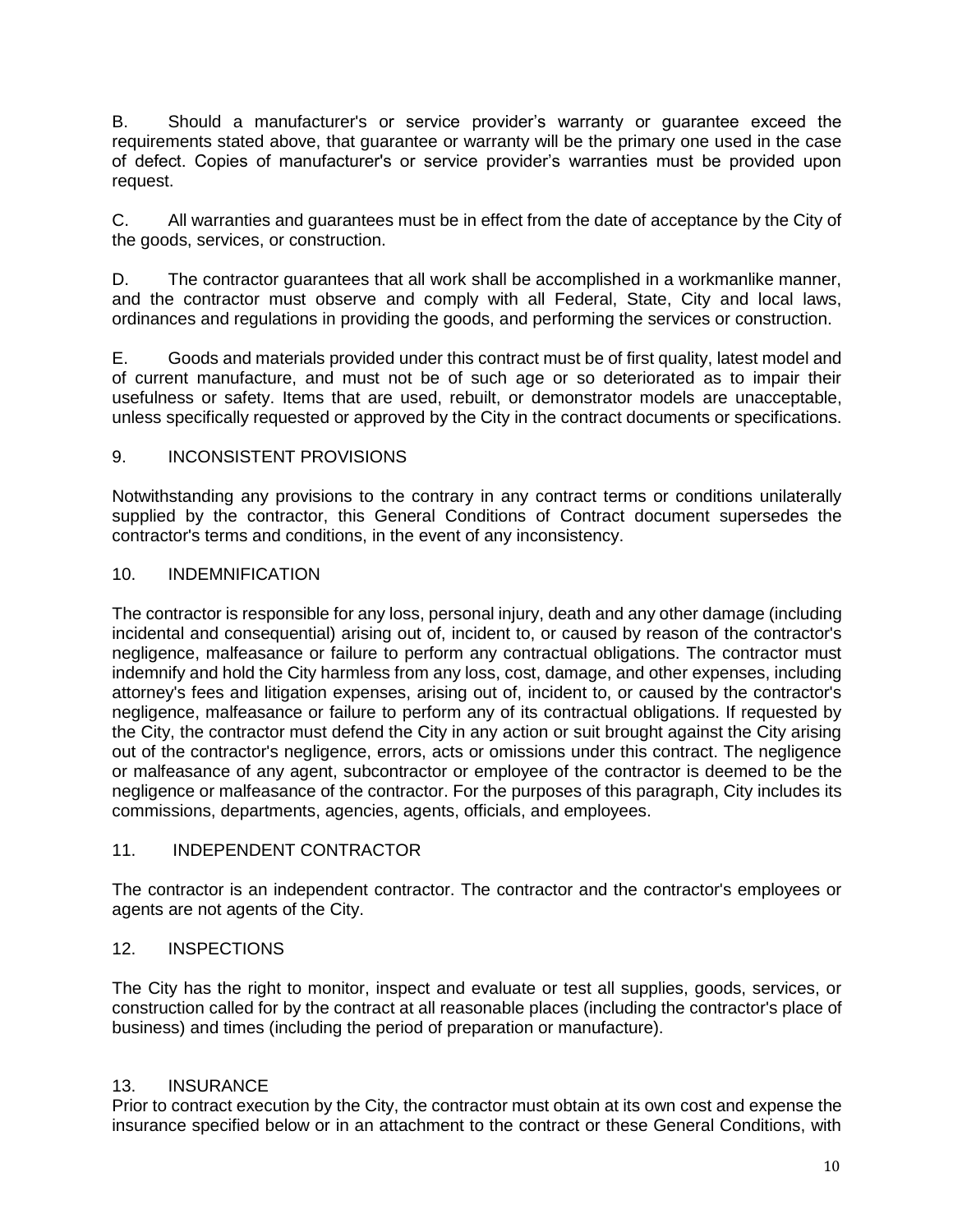one or more insurance company(s) licensed or qualified to do business in the State of Maryland. Contractor must keep this insurance in full force and effect during the term of this contract, including all modifications, renewals, and extensions of this contract. Unless expressly provided otherwise, the below Insurance Requirements apply to the contract. The insurance must be evidenced by one or more Certificate(s) of Insurance and, if requested by the City, the contractor must provide a copy of any and all insurance policies to the City. The contractor's insurance must be primary. The City of Takoma Park, Maryland, including its officials, employees, agents, boards, and agencies, must be named as an additional insured on all liability policies. Thirty days written notice to the City of cancellation or material change in any of the policies is required, unless a longer period is required by applicable law. In no event may the insurance coverage be less than that shown on the applicable table, attachment, or contract provision for required insurance. The City Manager, or his or her designee, may waive the requirements of this section, in whole or in part.

Subcontractors. If contractor uses subcontractors or affiliates with another entity to perform any part of the contract work, then contractor shall include all subcontractors or affiliated entities as insured under its policies or shall furnish separate Certificates of Insurance for each subcontractor or affiliate entity. All coverages for subcontractors or affiliate entities shall be subject to all of the requirements stated herein.

#### INSURANCE REQUIREMENTS Contract Dollar Values

|                                                                                                                                                                                                                                                                                       | Up to \$50,000 | Up to \$100,000 | Up to       |
|---------------------------------------------------------------------------------------------------------------------------------------------------------------------------------------------------------------------------------------------------------------------------------------|----------------|-----------------|-------------|
| \$1,000,000                                                                                                                                                                                                                                                                           |                |                 |             |
| <b>Workers Compensation</b>                                                                                                                                                                                                                                                           |                |                 |             |
| (for contractors with employees)                                                                                                                                                                                                                                                      |                |                 |             |
| Bodily Injury by                                                                                                                                                                                                                                                                      |                |                 |             |
| Accident (each)                                                                                                                                                                                                                                                                       | \$100,000      | \$100,000       | \$100,000   |
| Disease (policy limits)                                                                                                                                                                                                                                                               | \$500,000      | \$500,000       | \$500,000   |
| Disease (each employee)                                                                                                                                                                                                                                                               | \$100,000      | \$100,000       | \$100,000   |
| <b>Commercial General Liability</b><br>(minimum combined single limit for<br>bodily injury and property damage<br>per occurrence, including contractual<br>liability, premises and operations, and<br>independent contractors and products liability)<br>Minimum Automobile Liability | \$300,000      | \$500,000       | \$1,000,000 |
| (including owned, hired and non-<br>owned automobiles)<br><b>Bodily Injury</b>                                                                                                                                                                                                        |                |                 |             |
| each person                                                                                                                                                                                                                                                                           | \$100,000      | \$250,000       | \$500,000   |
| each occurrence                                                                                                                                                                                                                                                                       | \$300,000      | \$500,000       | \$1,000,000 |
| Property Damage - each occurrence \$300,000                                                                                                                                                                                                                                           |                | \$300,000       | \$300,000   |
| <b>Professional Liability</b><br>(for professional services contracts only)<br>(for errors, omissions, and negligent acts,<br>per claim and aggregate, with 1-year discovery                                                                                                          |                |                 |             |
| and \$25,000 maximum deductible) \$250,000                                                                                                                                                                                                                                            |                | \$500,000       | \$1,000,000 |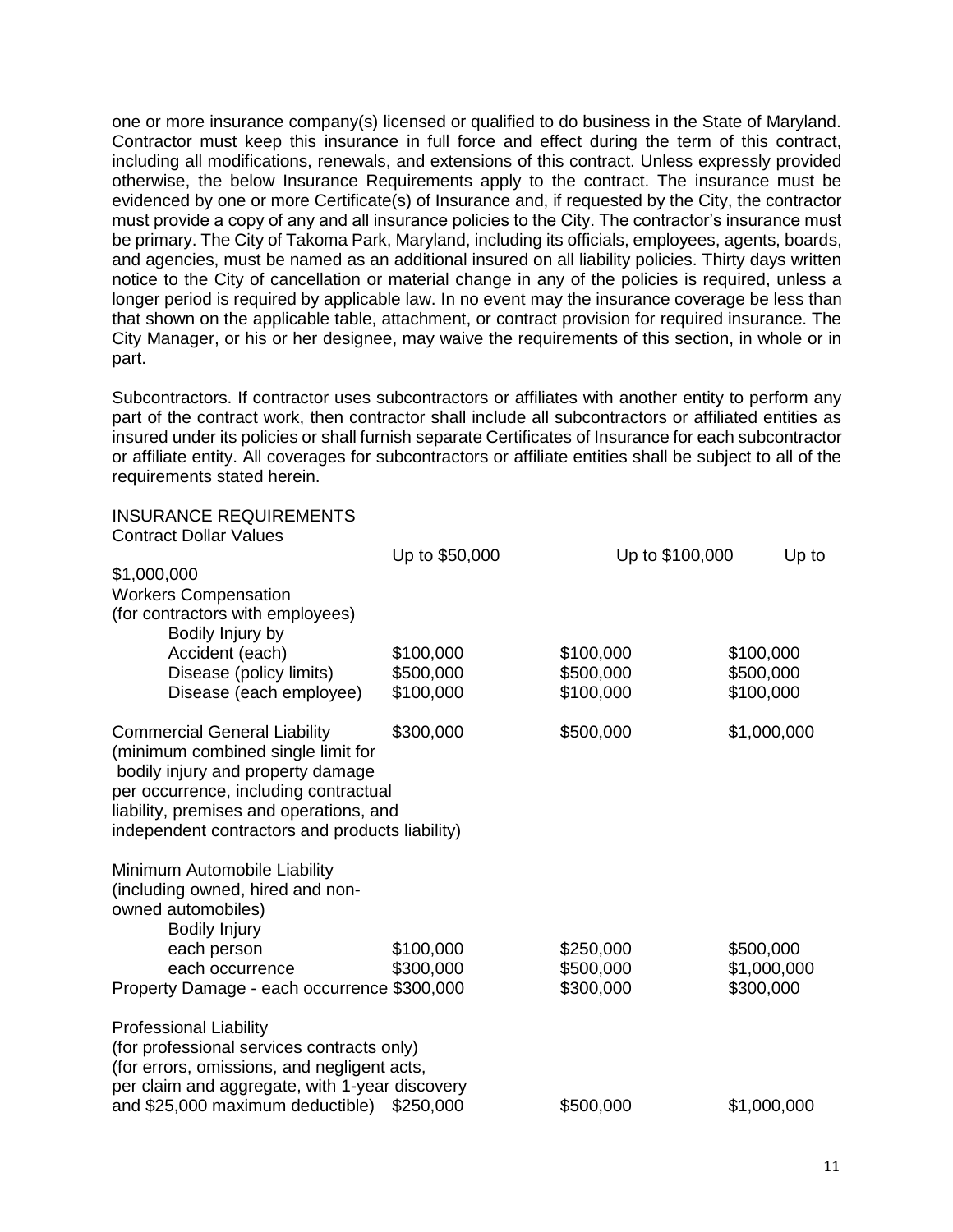## Certificate Holder

City of Takoma Park (Contract # 7500 Maple Avenue, Takoma Park, MD 20912

## 14. INTELLECTUAL PROPERTY APPROVAL AND INDEMNIFICATION - INFRINGEMENT

If contractor will be preparing, displaying, publicly performing, reproducing, or otherwise using, in any manner or form, any information, document, or material that is subject to a copyright, trademark, patent, or other property or privacy right, then contractor must: obtain all necessary licenses, authorizations, and approvals related to its use; include the City in any approval, authorization, or license related to its use; and indemnify and hold harmless the City related to contractor's alleged infringing or otherwise improper or unauthorized use. Accordingly, the contractor must protect, indemnify, and hold harmless the City from and against all liabilities, actions, damages, claims, demands, judgments, losses, costs, expenses, suits, or actions, and attorneys' fees and the costs of the defense of the City, in any suit, including appeals, based upon or arising out of any allegation of infringement, violation, unauthorized use, or conversion of any patent, copyright, trademark or trade name, license, proprietary right, or other related property or privacy interest in connection with, or as a result of, this contract or the performance by the contractor of any of its activities or obligations under this contract.

## 15. NON-CONVICTION OF BRIBERY; WARRANTIES

Contractor warrants and represents to its best knowledge: that it is the sole entity, directly or indirectly, interested in compensation for the delivery of the services and work product awarded, and to be performed under this contract; that any proposal upon which this contract was based was made without any connection with or common interest in the profits with any undisclosed persons or entity; that this contract is fair and made without collusion or fraud; that no employee or official of the City is directly or indirectly interested therein; that none of its officers, directors, or partners or employees directly involved in obtaining contracts or performing any part of the contract work has been convicted of bribery, attempted bribery, or conspiracy to bribe under any federal, state, or local law.

### 16. NON-DISCRIMINATION IN EMPLOYMENT

The contractor agrees to comply with all applicable City, county, state, and federal laws and regulations regarding employment discrimination. The contractor assures the City that it does not, and agrees that it will not; discriminate in any manner on the basis of race, color, religion, ancestry, national origin, age, sex, marital status, disability, sexual orientation, and gender identity.

### 17. PAYMENTS

No payment by the City may be made, or is due, under this contract, unless funds for the payment have been appropriated and encumbered by the City.

If this contract provides for an additional contract term for contractor performance beyond its initial term, continuation of contractor's performance under this contract beyond the initial term is contingent upon, and subject to, the appropriation of funds and encumbrance of those appropriated funds for payments under this contract. If funds are not appropriated and encumbered to support continued contractor performance in a subsequent fiscal period, contractor's performance must end, without further cost to the City, upon the receipt of notice from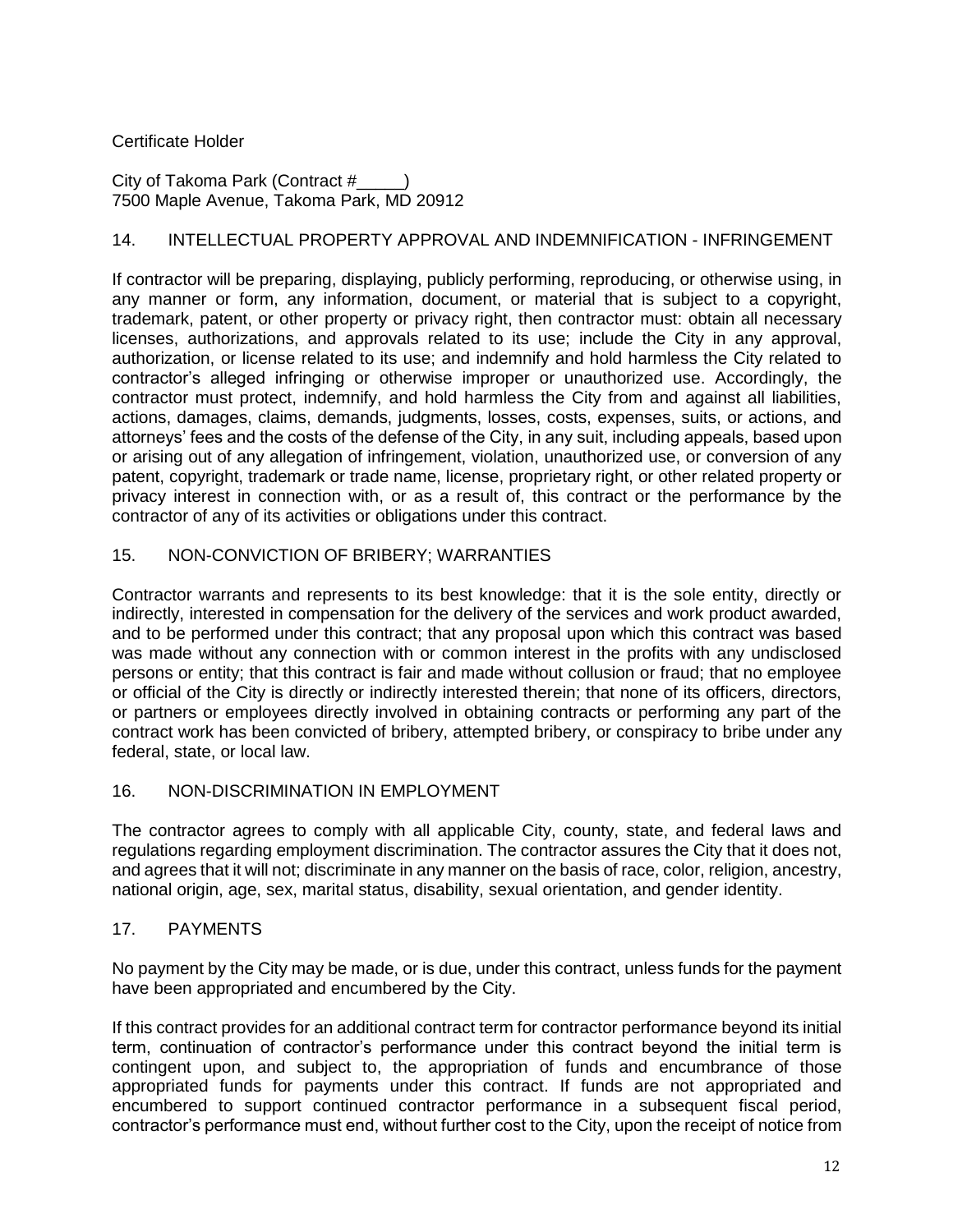the City. The contractor acknowledges that the City Manager has no obligation to recommend, and the City Council has no obligation to appropriate, funds for this contract in subsequent fiscal years. Furthermore, the City has no obligation to encumber funds to this contract in subsequent fiscal years, even if appropriated funds may be available. Accordingly, for each subsequent contract term, the contractor must not undertake any performance under this contract until the contractor receives a purchase order or contract amendment from the City that authorizes the contractor to perform work for the next contract term.

## 18. TERMINATION FOR DEFAULT

A. In the event of any of the circumstances set forth below (hereinafter referred to as "default"), the City may terminate the contract, in whole or in part, and from time to time. Notice of termination must be in writing, state the reason or reasons for the termination, and specify the effective date of the termination.

1. Any fraudulent representation in an invoice or other verification required to obtain payment under the contract or other dishonesty on a material matter relating to the performance of services under this contract.

2. Non-performance, incomplete service or performance, failure to make satisfactory progress in the prosecution of this contract, failure to satisfactorily perform any part of the contract work or to comply with any provision of this contract, as determined by the City's contract administrator in his or her sole discretion, including:

- a) Failing to commence work when notified.
- b) Abandoning the work. Visual inspection by the City's contract administrator will serve as evidence of abandonment.
- c) Subcontracting any part of work without the City's prior approval.
- d) Receiving two written warnings of unsatisfactory or incomplete work or any other violation of the terms of the contract.
- e) Failing to adhere to the required specifications for the contract work.

3. Contractor, or any partner, member, principal or officer of contractor, being criminally charged with an offense involving fraud, dishonesty or moral turpitude.

4. Contractor being adjudged bankrupt or making a general assignment for the benefit of creditor or if a receiver shall be appointed on account of contractor's insolvency.

5. Failure to adhere to the terms of applicable city, county, state, and federal laws, ordinances, regulations, or stated public policy pertaining to the subject matter and performance of the contract, including but not limited to the following: the payment of all applicable taxes and withholding, compliance with equal opportunity employment and labor laws, and/or failure to obtain and/or comply with the terms and conditions of any required permits.

B. In the event of a default, the City shall provide the contractor with a written notice to cure the default. The termination for default is effective on the date specified in the City's written notice. However, if the City determines that default contributes to the curtailment of an essential service or poses an immediate threat to life, health, or property, the City may terminate the contract immediately upon issuing oral or written notice to the contractor without any prior notice or opportunity to cure. In addition to any other remedies provided by law or the contract, the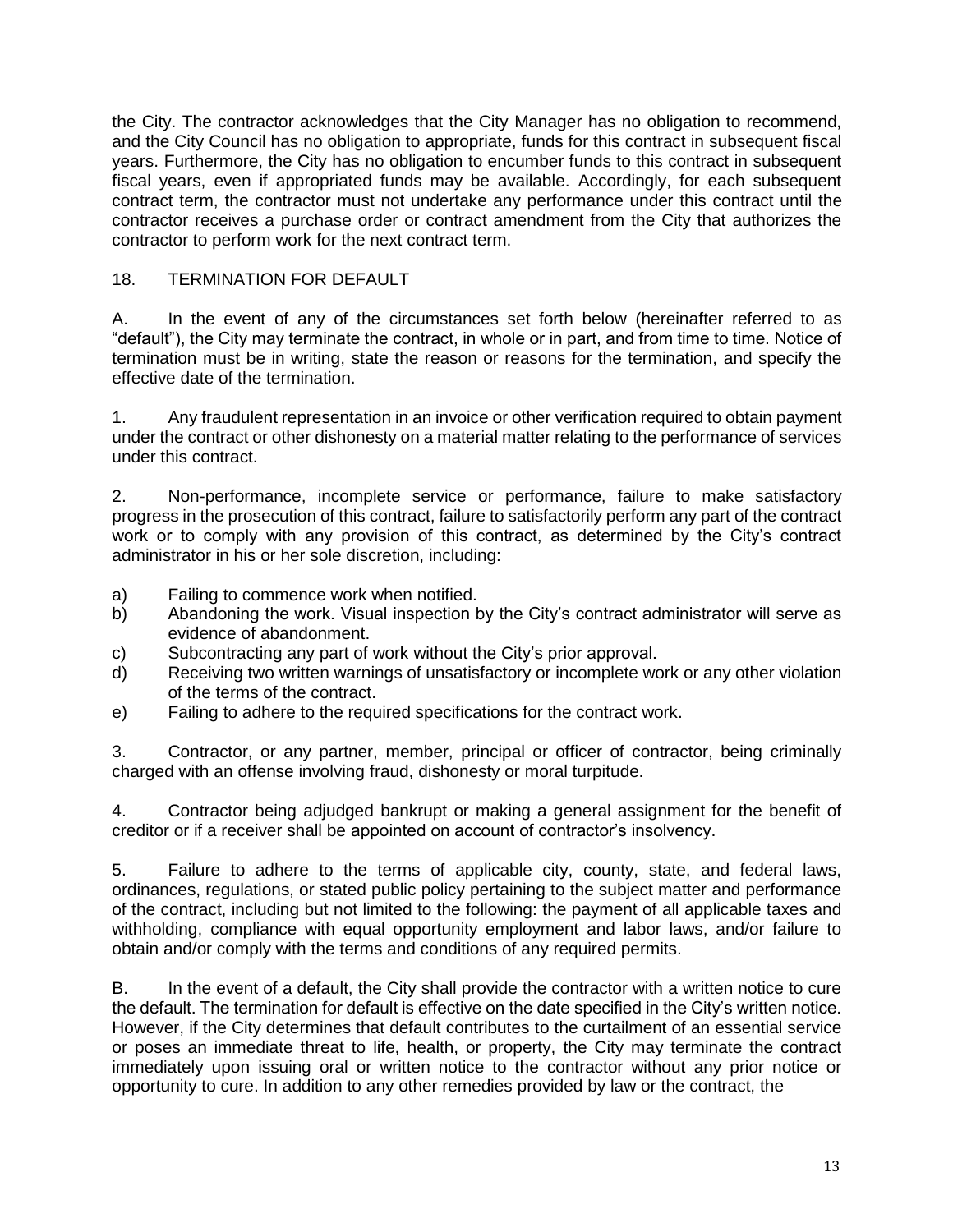contractor must compensate the City for additional costs that foreseeably would be incurred by the City, whether the costs are actually incurred or not, to obtain substitute performance. A termination for default is a termination for convenience if the termination for default is later found to be without justification.

### 19. TERMINATION FOR CONVENIENCE

This contract may be terminated by the City, in whole or in part, upon written notice to the contractor, when the City determines this to be in its best interest. The termination for convenience is effective on the date specified in the City's written notice or, if the notice does not specify an effective date, then five (5) days after notice of termination is given by the City. Termination for convenience may entitle the contractor to payment for reasonable costs allocable to the contract for work or costs incurred by the contractor up to the date of termination. The contractor must not be paid compensation as a result of a termination for convenience that exceeds the amount encumbered to pay for work to be performed under the contract.

### 20. TIME

Time is of the essence.

### 21. WORK UNDER THE CONTRACT

Contractor must not commence work under this contract until all conditions for commencement are met, including execution of the contract by both parties, compliance with insurance requirements, and issuance of any required notice to proceed.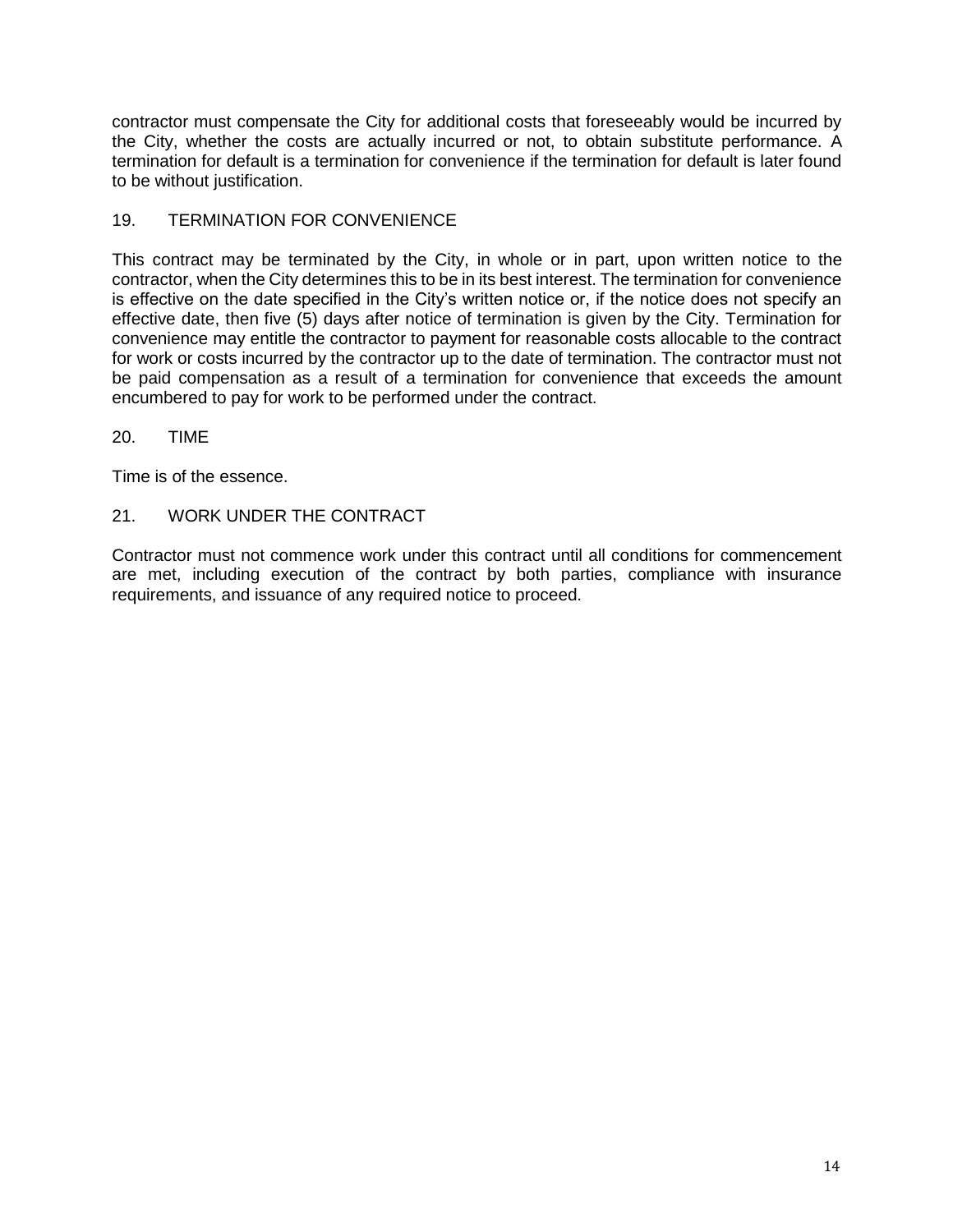# **QUALIFICATION AND CERTIFICATION STATEMENT**

| Business Address: <u>Communications</u> Contract and Contract Contract Contract Contract Contract Contract Contract Contract Contract Contract Contract Contract Contract Contract Contract Contract Contract Contract Contract Con |
|-------------------------------------------------------------------------------------------------------------------------------------------------------------------------------------------------------------------------------------|
| <u> 1989 - John Stein, mars and de Britain and de Britain and de Britain and de Britain and de Britain and de Br</u>                                                                                                                |
|                                                                                                                                                                                                                                     |
|                                                                                                                                                                                                                                     |
|                                                                                                                                                                                                                                     |
| <b>AUTHORIZED REPRESENTATIVE</b>                                                                                                                                                                                                    |
|                                                                                                                                                                                                                                     |
|                                                                                                                                                                                                                                     |
| <u> 1999 - Johann Stoff, amerikansk politiker (d. 1989)</u>                                                                                                                                                                         |
|                                                                                                                                                                                                                                     |
| E-Mail: No. 2008. The Commission of the Commission of the Commission of the Commission of the Commission of the Commission of the Commission of the Commission of the Commission of the Commission of the Commission of the Co      |
| <b>ORGANIZATIONAL STRUCTURE</b>                                                                                                                                                                                                     |

Identify the legal structure of the entity responding to the Request for Proposals and include requested information with this submission.

| A.1.<br>A.2. | A corporation incorporated under the laws of the State of Maryland, and in good<br>standing to do business in the State of Maryland.<br>List the name of the corporation and the names and titles of the corporation's<br>directors and officers: |
|--------------|---------------------------------------------------------------------------------------------------------------------------------------------------------------------------------------------------------------------------------------------------|
|              |                                                                                                                                                                                                                                                   |
| B.1.<br>B.2. | A corporation incorporated under the laws (insert jurisdiction)<br>The foreign corporation is registered or qualified and in good standing to do<br>business in the State of Maryland.                                                            |
| B.3.         | List the name of the corporation and the names and titles of the corporation's<br>directors and officers                                                                                                                                          |

\_\_\_\_\_\_\_\_\_\_\_\_\_\_\_\_\_\_\_\_\_\_\_\_\_\_\_\_\_\_\_\_\_\_\_\_\_\_\_\_\_\_\_\_\_\_\_\_\_\_\_\_\_\_\_\_\_\_\_\_\_\_\_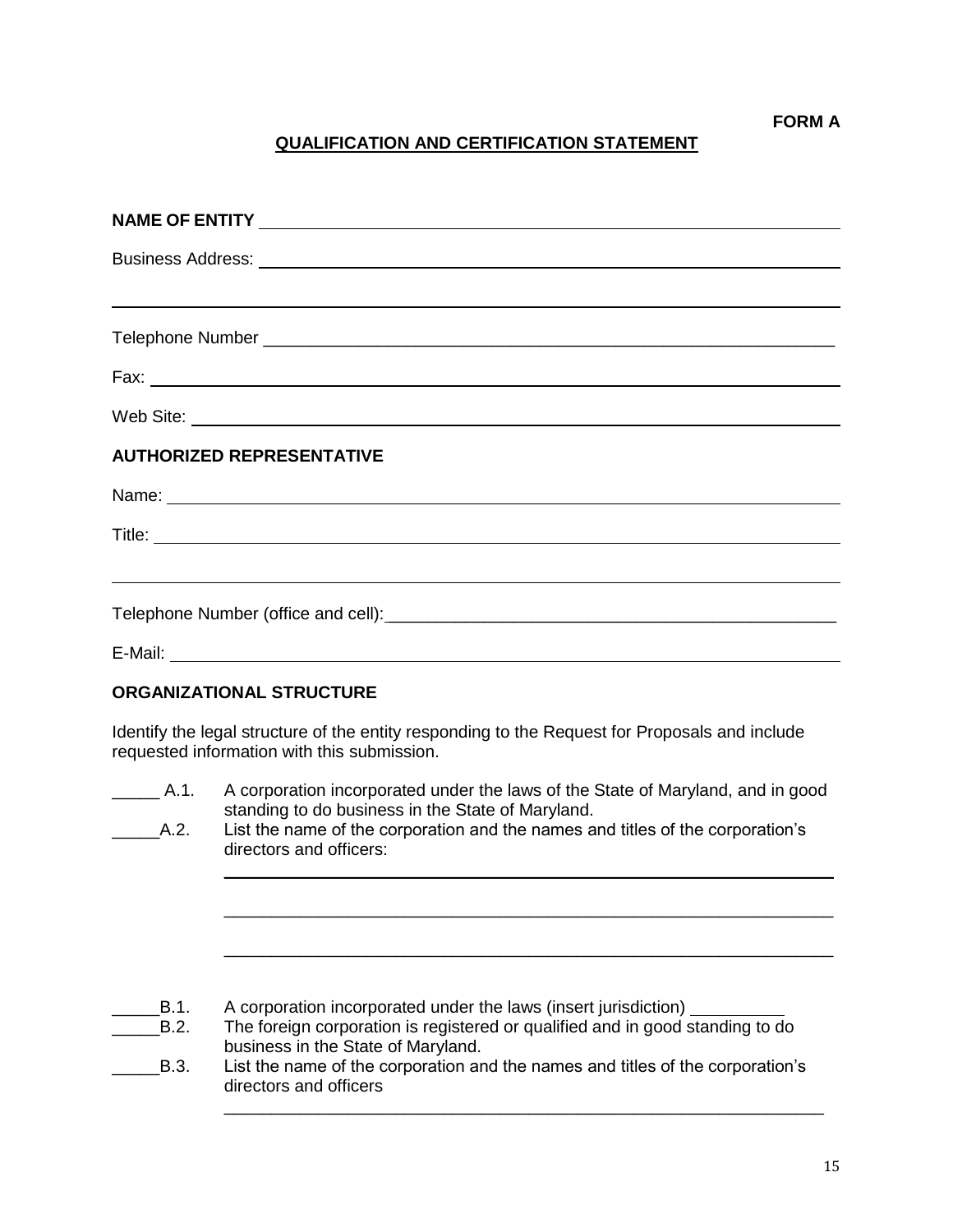| $\overline{C}$ . | A sole proprietor doing business under his/her individual name. Individual name:                                                                                                                                                       |
|------------------|----------------------------------------------------------------------------------------------------------------------------------------------------------------------------------------------------------------------------------------|
| D.               | A sole proprietor doing business under a trade or business name (for example,<br>John Doe t/a Doe Masonry). List individual name and the trade or business                                                                             |
| Е.               | A partnership. List the type of partnership and the names of all general partners:                                                                                                                                                     |
| $F.1$ .<br>F.2   | A limited liability company organized under the laws of the State of Maryland and<br>authorized and in good standing to do business in the State of Maryland.<br>List the limited liability company name and the names of all members: |
|                  |                                                                                                                                                                                                                                        |
| G.1              | A limited liability company organized under the laws of _____<br>(insert jurisdiction name).                                                                                                                                           |
| G.2.             | The foreign limited liability company is authorized and in good standing to do<br>business in the State of Maryland.                                                                                                                   |
| G.3.             | List the foreign limited liability company name and the names of all members:                                                                                                                                                          |
|                  |                                                                                                                                                                                                                                        |
| Η.               |                                                                                                                                                                                                                                        |
|                  | Other (explain):                                                                                                                                                                                                                       |
|                  |                                                                                                                                                                                                                                        |
|                  |                                                                                                                                                                                                                                        |

\_\_\_\_\_\_\_\_\_\_\_\_\_\_\_\_\_\_\_\_\_\_\_\_\_\_\_\_\_\_\_\_\_\_\_\_\_\_\_\_\_\_\_\_\_\_\_\_\_\_\_\_\_\_\_\_\_\_\_\_\_\_\_

## **CERTIFICATION**

The undersigned proposes to furnish and deliver all labor, supplies, material, equipment, or services in accordance with specifications and stipulations contained in the Invitation for Bids or the Request for Proposals for the prices listed on the enclosed Price Proposal Sheet, if any, and/or upon the terms and conditions set forth in the proposal.

The undersigned certifies that this bid/proposal is made without any previous understanding, agreement or connection with any person, firm, or corporation submitting a bid or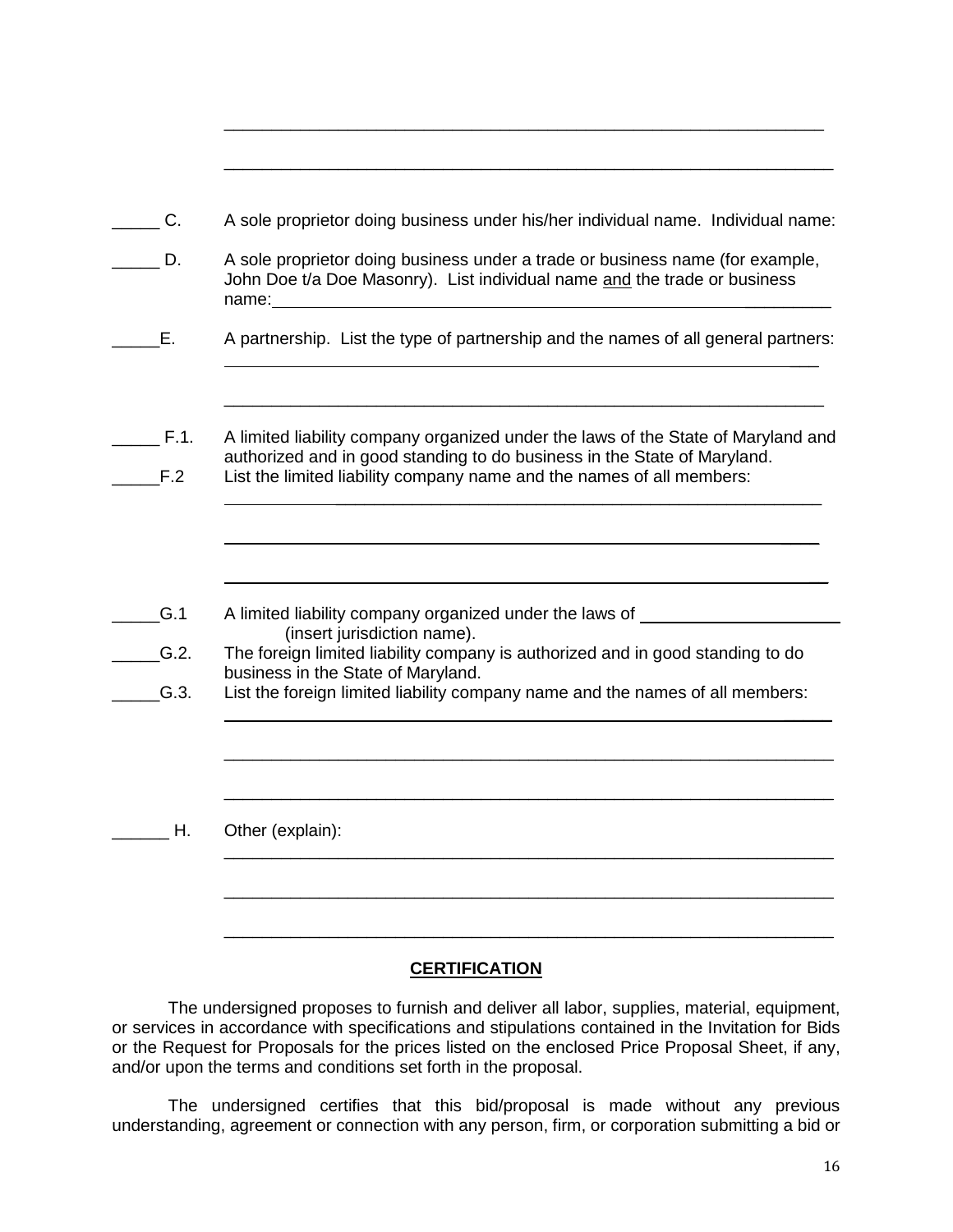proposal for the same labor, supplies, material, equipment, or services and is, in all respects fair and without collusion or fraud. The undersigned further certifies that he/she is authorized to sign for the Firm.

|                   | Date |
|-------------------|------|
| <b>Print Name</b> |      |
| Title:            |      |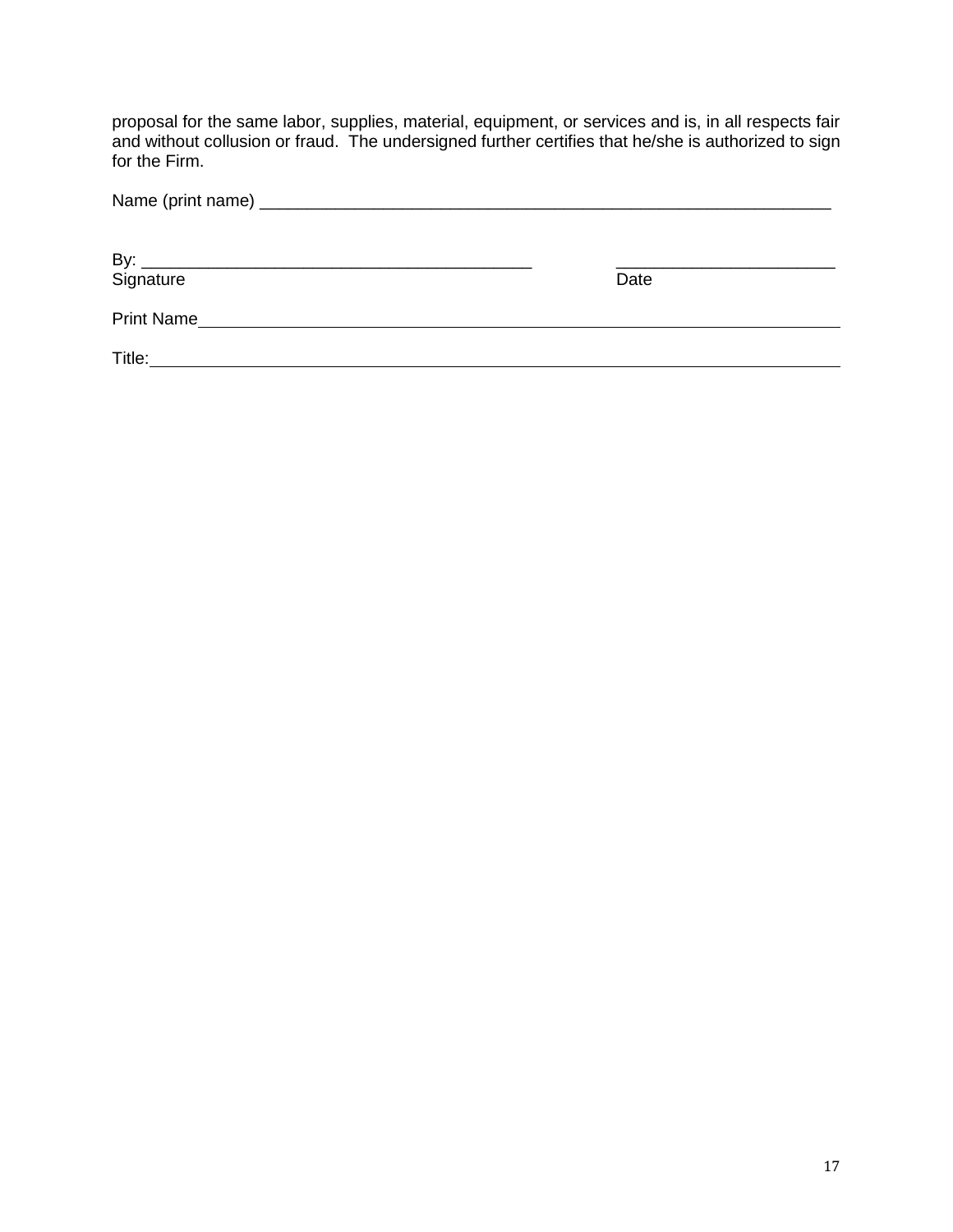#### **CITY OF TAKOMA PARK, MARYLAND CERTIFICATION OF NON-INVOLVEMENT IN THE NUCLEAR WEAPONS INDUSTRY**

#### KNOW ALL PERSONS BY THESE PRESENTS:

Pursuant to the requirements of Chapter 14.04 of the Takoma Park Code, the Takoma Park Nuclear Free Zone Act, the undersigned person, firm, corporation, limited liability company or entity hereby certifies that he/she/it is not knowingly or intentionally a nuclear weapons producer.

Note: The following definitions apply to this certification per Section 14.04.090:

"Nuclear weapons producer" is any person, firm, corporation, facility, parent or subsidiary thereof or agency of the federal government engaged in the production of nuclear weapons or its components.

"Production of nuclear weapons" includes the knowing or intentional research, design, development, testing, manufacture, evaluation, maintenance, storage, transportation or disposal of nuclear weapons or their components.

"Nuclear weapon" is any device the sole purpose of which is the destruction of human life and property by an explosion resulting from the energy released by a fission or fusion reaction involving atomic nuclei.

"Component of a nuclear weapon" is any device, radioactive substance or nonradioactive substance designed knowingly and intentionally to contribute to the operation, launch, guidance, delivery or detonation of a nuclear weapon.

|               | IN WITNESS WHEREOF, the undersigned has signed this Certification this _____ | day of |
|---------------|------------------------------------------------------------------------------|--------|
| , $20$ _____. |                                                                              |        |

|                                                                                 | Signature                     | (SEAL) |
|---------------------------------------------------------------------------------|-------------------------------|--------|
|                                                                                 | <b>Print Name &amp; Title</b> |        |
| State of ________________, County of ___________________:                       |                               |        |
| Subscribed and sworn to before me this ______ day of _________________, 20____. |                               |        |
| My commission expires: My commission expires:                                   | <b>Notary Public</b>          |        |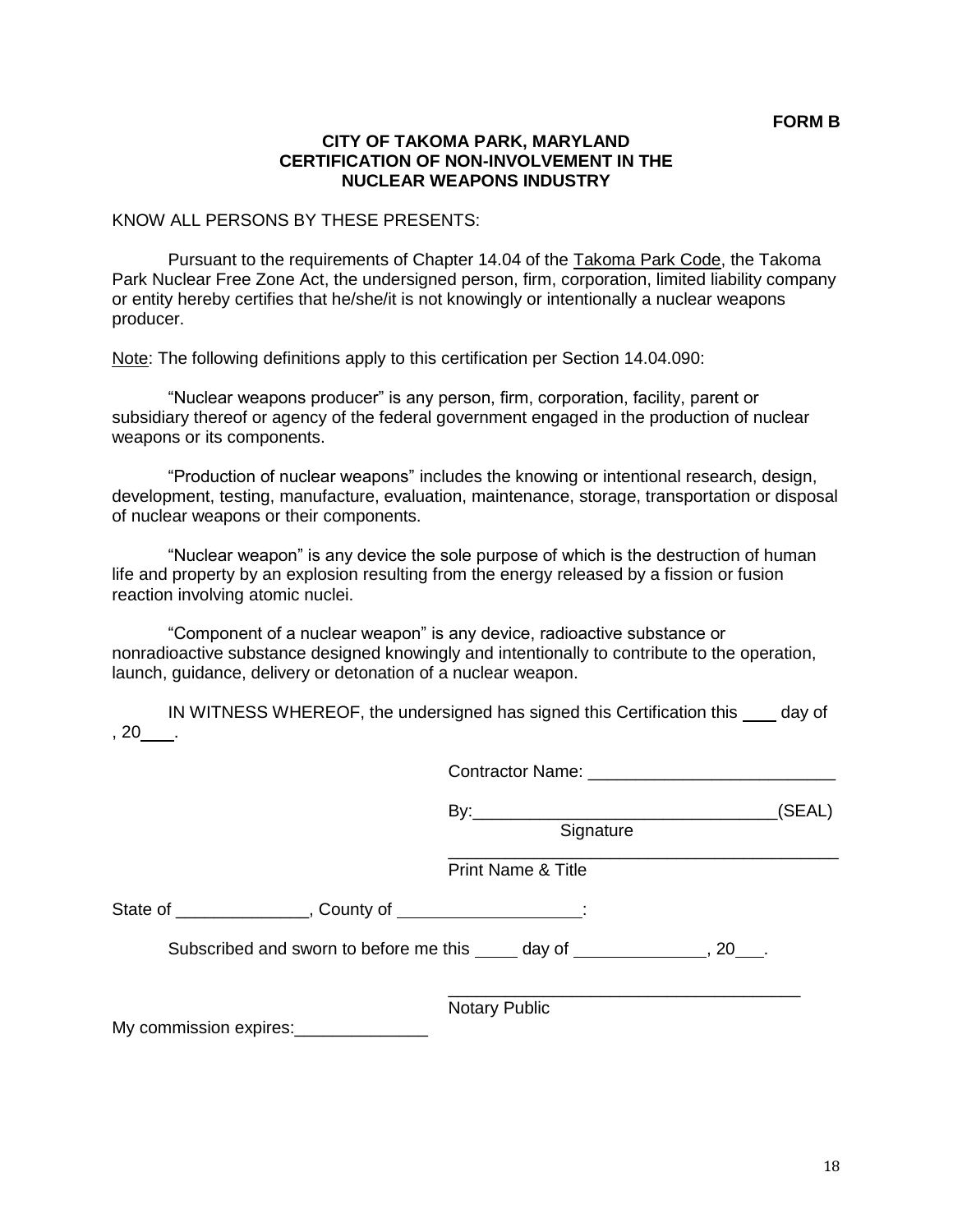### **LIVING WAGE REQUIREMENTS CERTIFICATION (***Takoma Park Code***, section 7.08.200.B**)

| Please specify the contact name and information of the individual designated by your business<br>to monitor your compliance with the City's living wage requirements, unless exempt under<br>Section 7.08.190 (see item B below): |  |  |
|-----------------------------------------------------------------------------------------------------------------------------------------------------------------------------------------------------------------------------------|--|--|
|                                                                                                                                                                                                                                   |  |  |
|                                                                                                                                                                                                                                   |  |  |
|                                                                                                                                                                                                                                   |  |  |
|                                                                                                                                                                                                                                   |  |  |

### **CHECK ALL APPROPRIATE LINES BELOW THAT APPLY IN THE EVENT THAT YOU ARE AWARDED THE CONTRACT AND BECOME A CONTRACTOR.**

### **A. Living Wage Requirements Compliance**

This Contractor as a "covered employer" will comply with the requirements of the City of Takoma Park Living Wage Law (*Takoma Park Code*, Section 7.08.180 *et. seq.*, amended by Ordinance No. 2013-26). Contractor and its subcontractors will pay all employees who are not exempt from the wage requirements and who perform measurable work for the City related to any contract for services with the City, the living wage requirements in effect at the time of the City contract. The bid price submitted under this procurement solicitation includes sufficient funds to meet the living wage requirements.

### **B. Exemption Status (if applicable)**

This Contractor is exempt from the living wage requirements because it is:

- The total value of the contract for services (based on the bid or proposal being submitted under this procurement solicitation) is less than \$20,000.00.
- \_\_\_\_\_\_\_\_\_ A public entity.
- \_\_\_\_\_ A nonprofit organization that has qualified for an exemption from federal income taxes under Section 501c(3) of the Internal Revenue Code.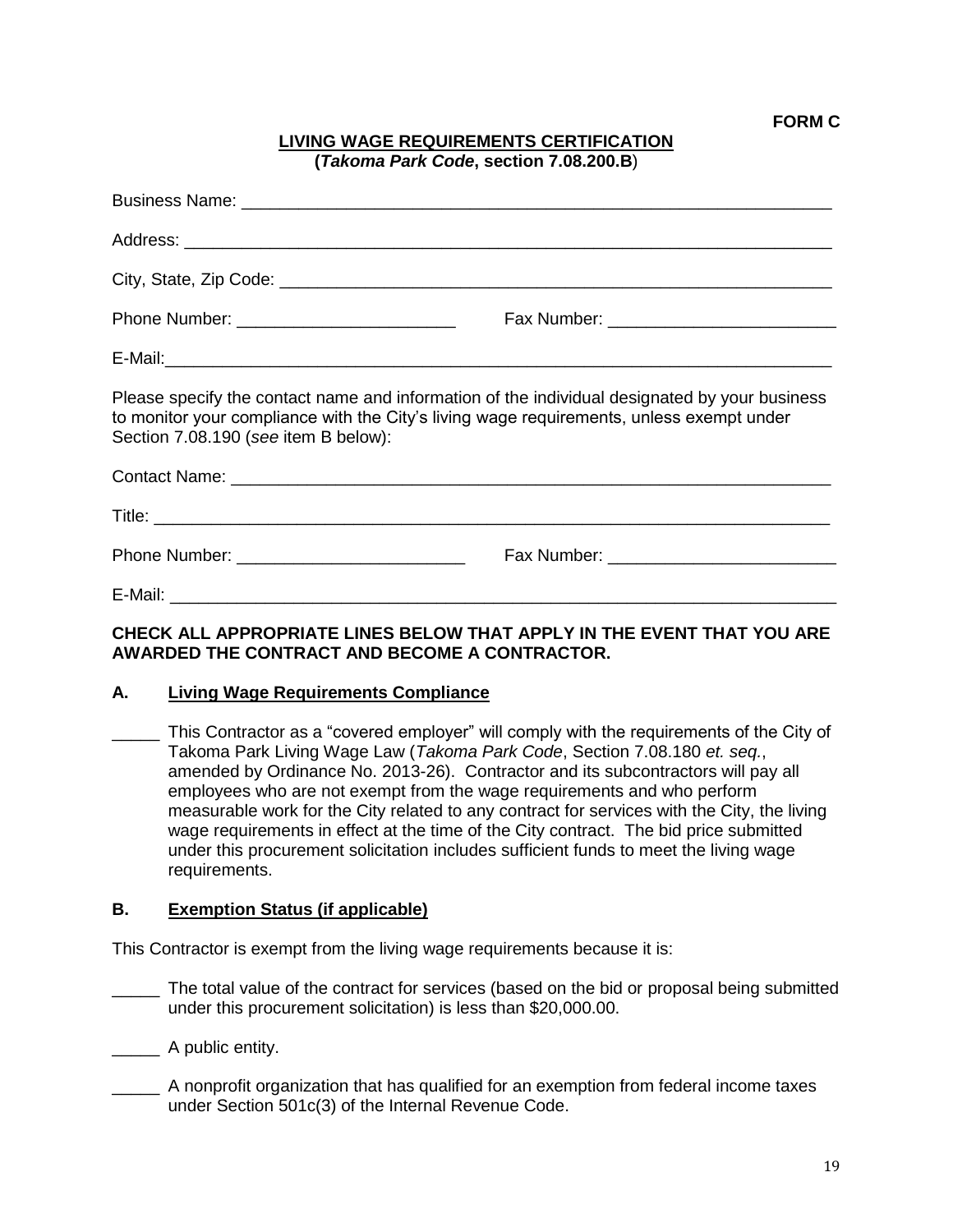\_\_\_\_\_ A contract procured through an emergency procurement, sole source procurement, or cooperative procurement.

\_\_\_\_\_ A contract for electricity, telephone, cable television, water, sewer or similar service delivered by a regulated public utility.

A contract for the purchase or lease of goods, equipment or vehicles.

\_\_\_\_\_ A contractor who is prohibited from complying with the City's living wage requirements by the terms of an applicable federal or state program, contract, or grant requirement. **(Must specify the law and/or furnish a copy of the contract or grant.)**

C. Living Wage Requirements Reduction.

\_\_\_\_\_ This Contractor provides health insurance to the employees who will provide services to the City under the City contract and it desires to reduce its hourly rate paid under the living wage requirements by an amount equal to, or less than, the per employee hourly cost of the employer's share of the health insurance premium. This Contractor certifies that the per employee hourly cost of the employer's share of the premium for that health insurance is \$ .

**(Must submit supporting documentation showing the employee labor category of all employee(s) who will perform measurable work under the City contract, the hourly wage the Contractor pays for that employee labor category, the name of the health insurance provider and plan name, and the employer's share of the monthly health insurance premium.)**

## **Contractor Certification and Signature**

Contractor submits this certification in accordance with *Takoma Park Code* section 7.08.200.B. Contractor certifies, under penalties of perjury, that all of the statements and representations made in this Living Wage Requirements Certification are true and correct. Contractor and any of its subcontractors that perform services under the resultant contract with the City of Takoma Park will comply with all applicable requirements of the City's living wage law.

Authorized corporate, partner, member or proprietor signature: with the contract of the contract of the contract of the contract of the contract of the contract of the contract of the contract of the contract of the contract of the contract of the contr

Print name: The Contract of The Contract of The Contract of The Contract of The Contract of The Contract of The Contract of The Contract of The Contract of The Contract of The Contract of The Contract of The Contract of Th

Title of authorized person:

Date:

\\192.168.123.253\wpdocs\TAKOMA\CONTRACT\Living Wage\2015\_RFP\_Living Wage Reqs Certif\_5-19-15.docx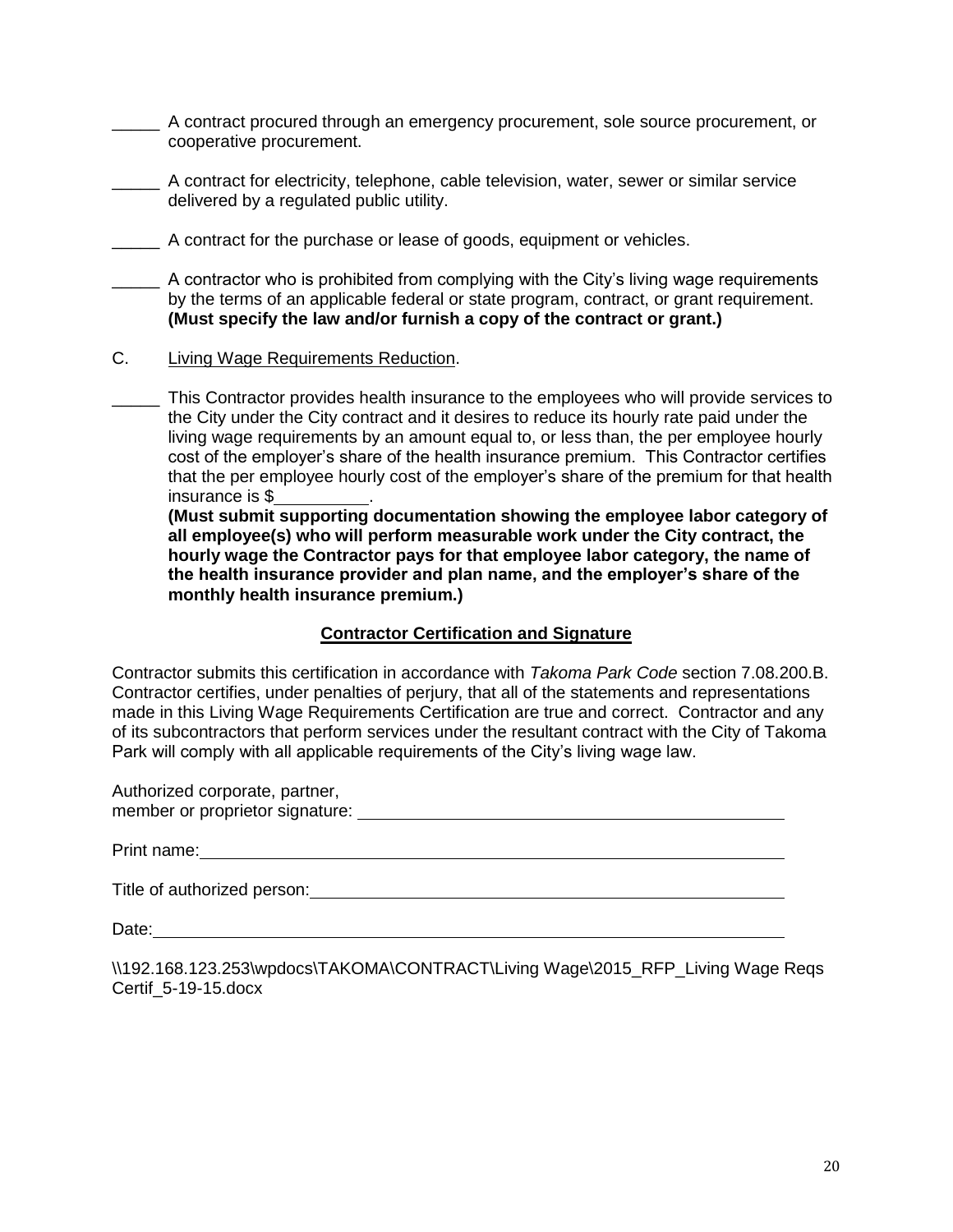### **Metropolitan Washington Council of Governments**

#### **Rider Clause**

### **USE OF CONTRACT(S) BY MEMBERS COMPRISING THE METROPOLITAN WASHINGTON COUNCIL OF GOVERNMENTS PURCHASING OFFICERS COMMITTEE.**

- A. If authorized by the Bidder(s), resultant contract(s) will be extended to any or all of the listed members as designated by the Bidder to purchase at contract prices in accordance with contract terms.
- B. Any member utilizing such contracts) will place its own order(s) directly with the successful Contractor. There shall be no obligation on the part of any participating member to utilize the contract(s).
- C. A negative reply will not adversely affect consideration of our bid/proposal.
- D. It is the awarded vendor's responsibility to notify the members shown below of the availability of the Contract(s).
- E. Each participating jurisdiction has the option of executing a separate contract with-the awardee. Contracts entered into with a participating jurisdiction may contain general terms and conditions unique to that jurisdiction including, by way of illustration and not limitation, clauses covering minority participation, non-discrimination, indemnification, naming the jurisdiction as an additional insured under any required Comprehensive General Liability policies, and venue. If, when preparing such a contract, the general terms and conditions of a- jurisdiction are unacceptable to the awardee, the awardee may withdraw its extension of the award to that jurisdiction
- F. The issuing jurisdiction shall not be held liable for any costs or damages, incurred by another jurisdiction as a result of any award extended to that jurisdiction by the awardee.

In pricing section of contract:

### **BIDDER'S AUTHORIZATION TO EXTEND CONTRACT:**

- **YES NO JURISDICTION**
- Alexandria, Virginia
- \_\_\_\_ \_\_\_\_ Alexandria Public Schools
- **\_\_\_\_\_** \_\_\_\_\_ Arlington County, Virginia
- \_\_\_\_ \_\_\_\_\_ Arlington County Public Schools<br>\_\_\_\_ \_\_\_\_\_ Bowie, Maryland
- Bowie, Maryland
- **\_\_\_\_ \_\_\_\_\_** College Park, Maryland
- **\_\_\_\_\_** \_\_\_\_\_ Culpepper County, Virginia
- **\_\_\_\_\_** \_\_\_\_\_\_ District of Columbia
- **EXECUTE:** 2015 District of Columbia Public Schools
- **\_\_\_\_\_** \_\_\_\_\_ District of Columbia Water & Sewer Authority
- \_\_\_\_ \_\_\_\_ Fairfax, Virginia
- \_\_\_\_ \_\_\_\_\_ Fairfax County, Virginia
- **with Texas County Water Authority**
- **\_\_\_\_ \_\_\_\_\_ Falls Church, Virginia**
- **\_\_\_\_\_ \_\_\_\_\_ Fauquier County Schools & Government, Virginia**
- \_\_\_\_ \_\_\_\_\_ Frederick County, Maryland
- \_ \_\_\_\_ Frederick County Public Schools